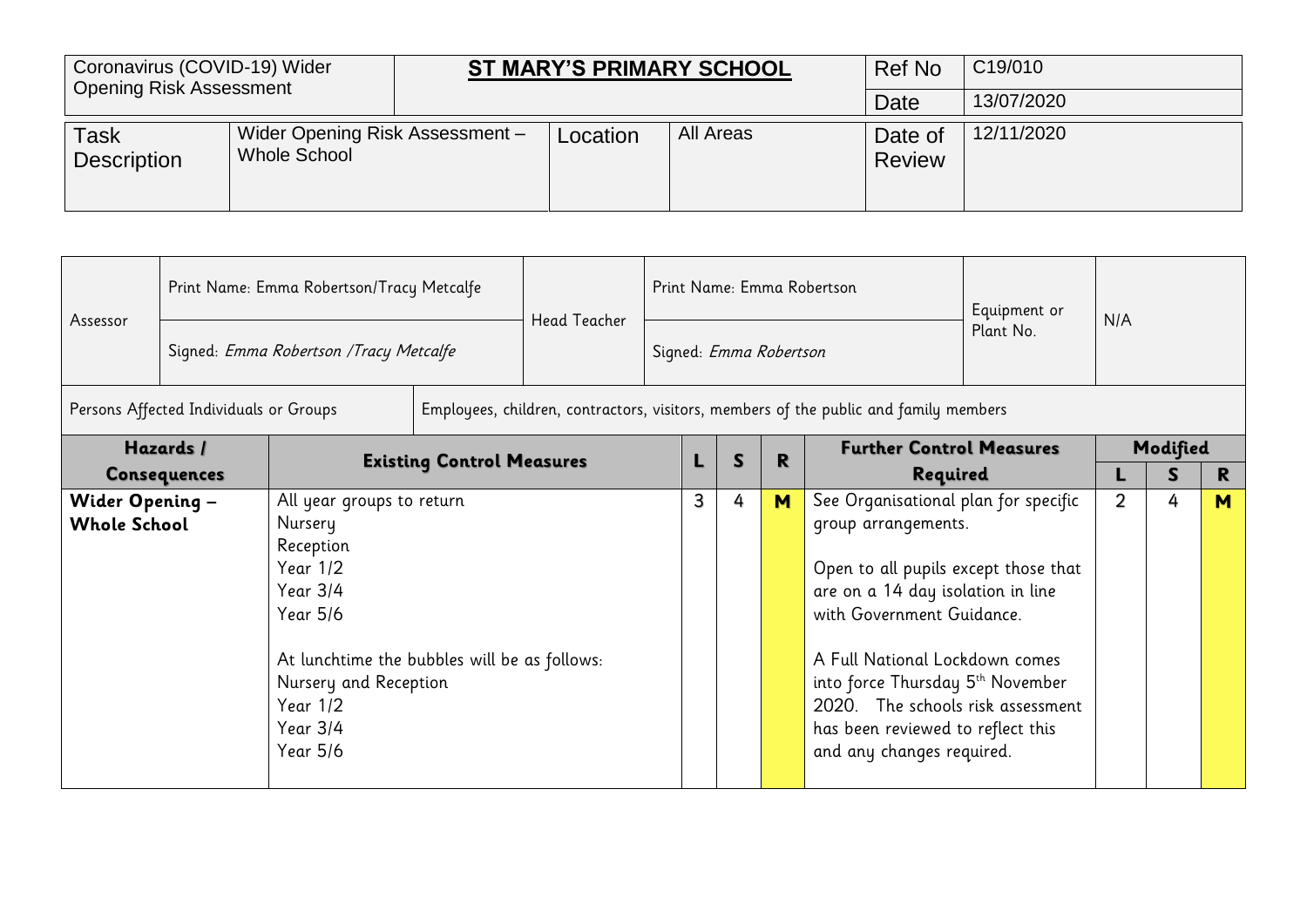| Coronavirus (COVID-19) Wider<br><b>Opening Risk Assessment</b> |                                                 |          | <b>ST MARY'S PRIMARY SCHOOL</b> | Ref No                   | C19/010    |
|----------------------------------------------------------------|-------------------------------------------------|----------|---------------------------------|--------------------------|------------|
|                                                                |                                                 |          |                                 | Date                     | 13/07/2020 |
| Task<br><b>Description</b>                                     | Wider Opening Risk Assessment -<br>Whole School | Location | All Areas                       | Date of<br><b>Review</b> | 12/11/2020 |

|                                                                                |                                                                                                                      |   |   |   | Union Coronavirus Crisis Workplace<br>Checklist followed during RA<br>review.                                                                                                                                                                                                                                                                                                                                                                                                                                |   |  |
|--------------------------------------------------------------------------------|----------------------------------------------------------------------------------------------------------------------|---|---|---|--------------------------------------------------------------------------------------------------------------------------------------------------------------------------------------------------------------------------------------------------------------------------------------------------------------------------------------------------------------------------------------------------------------------------------------------------------------------------------------------------------------|---|--|
| <b>Visitors to premises:</b><br>Including<br>Contractors and<br><b>Parents</b> | All visitors, including parents and contractors must<br>have a pre-arranged appointment prior to arrival on<br>site. | 2 | 4 | M | See visitors risk assessment for more<br>information (Not attached)<br>Face coverings will remain optional<br>for staff at the discretion of the<br>Head Teacher in line with<br>Government Guidance. Authorised<br>visitors will be expected to wear a<br>face covering when transitioning<br>around the school and in general<br>communal areas. Face covering<br>for children remains optional and at<br>the discretion of the<br>parents/guardians but face<br>coverings should not be worn in<br>class. | 4 |  |
|                                                                                |                                                                                                                      |   |   |   | Note: Children under the age of 3<br>will not be permitted to wear face<br>masks for safety reasons.<br>Only essential visits or those that<br>enhance the school's curriculum will                                                                                                                                                                                                                                                                                                                          |   |  |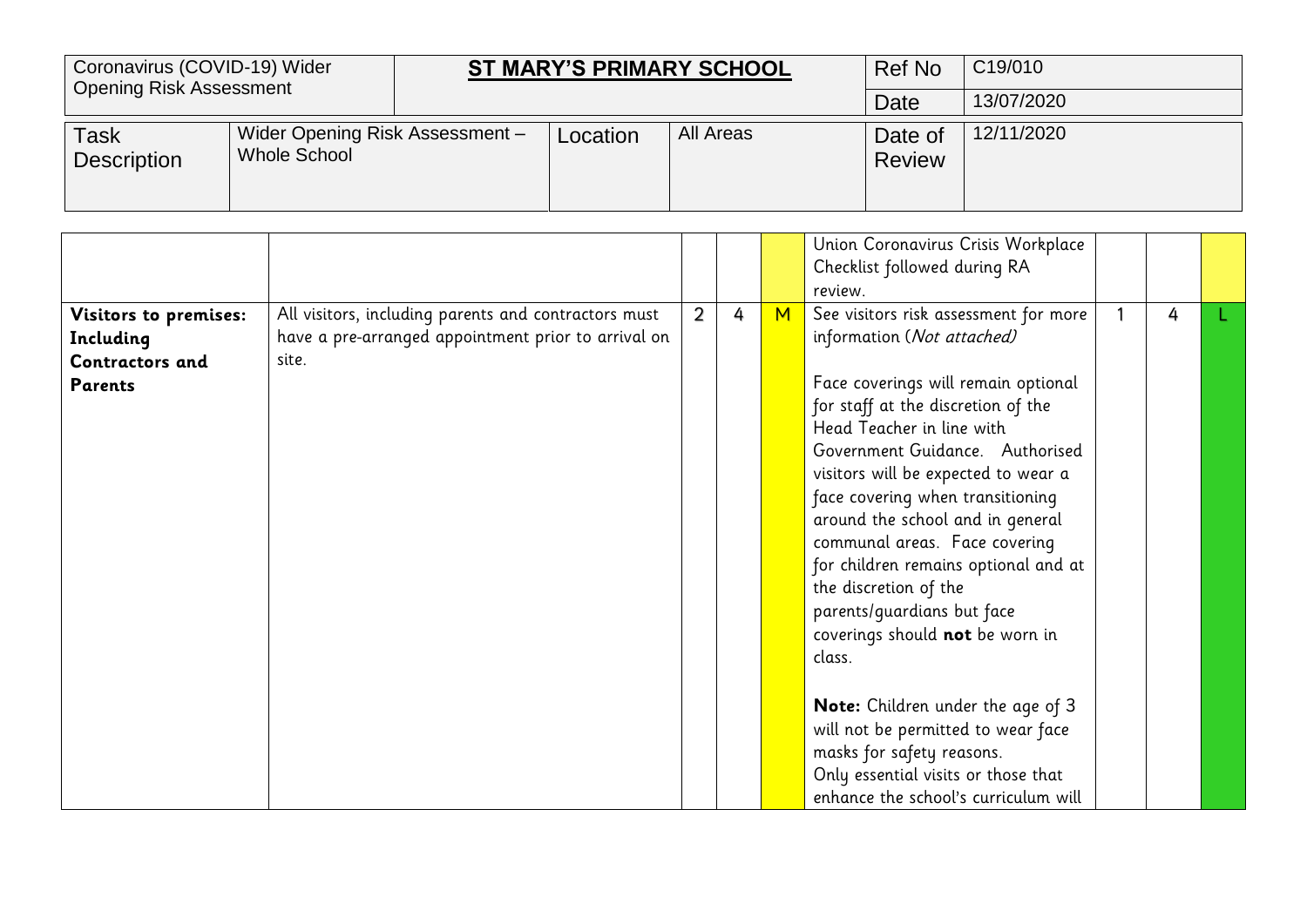| Date<br>Wider Opening Risk Assessment-<br>All Areas<br>12/11/2020<br>Location<br>Date of<br>Task<br><b>Whole School</b><br><b>Description</b><br><b>Review</b><br>be authorised during the lockdown<br>period. All visitors must comply<br>with the school's protective<br>measures and risk assessment.<br>Extra-curricular activities which are                                                                                                                                                                                                                                                                                                                                                                                                                                                                                                                                                                                                                                                                                                                                                                            | Coronavirus (COVID-19) Wider<br><b>Opening Risk Assessment</b> |  | <b>ST MARY'S PRIMARY SCHOOL</b> |  |  | <b>Ref No</b> | C19/010 |            |  |   |
|------------------------------------------------------------------------------------------------------------------------------------------------------------------------------------------------------------------------------------------------------------------------------------------------------------------------------------------------------------------------------------------------------------------------------------------------------------------------------------------------------------------------------------------------------------------------------------------------------------------------------------------------------------------------------------------------------------------------------------------------------------------------------------------------------------------------------------------------------------------------------------------------------------------------------------------------------------------------------------------------------------------------------------------------------------------------------------------------------------------------------|----------------------------------------------------------------|--|---------------------------------|--|--|---------------|---------|------------|--|---|
|                                                                                                                                                                                                                                                                                                                                                                                                                                                                                                                                                                                                                                                                                                                                                                                                                                                                                                                                                                                                                                                                                                                              |                                                                |  |                                 |  |  |               |         | 13/07/2020 |  |   |
|                                                                                                                                                                                                                                                                                                                                                                                                                                                                                                                                                                                                                                                                                                                                                                                                                                                                                                                                                                                                                                                                                                                              |                                                                |  |                                 |  |  |               |         |            |  |   |
| not primarily to enable parents to<br>work, seek work or provide respite<br>care will only be able to continue<br>where there is no mixing of bubbles,<br>they operate in line with the<br>school's wider protective measures<br>and, whilst not the main purpose,<br>do enable parents' ability to work.<br>We will seek parental permissions for Yr. 6 children,<br>$\overline{3}$<br>See Organisational plan for specific<br>$\overline{2}$<br>4<br>M<br>4<br><b>Before/After School</b><br>to enable as many as possible to walk to and from<br>group arrangements.<br><b>Entry/Exit Procedures.</b><br>school independently (to avoid playground<br>grouping). Parents advised there is no school patrol.<br>All parents/quardians will be asked<br>(where possible) if they would wear<br>a face covering when dropping off<br>There will be a one-way system for the school so far<br>as is practicable. To further avoid congestion, 15<br>and picking up their children from<br>minutes will be allocated to the morning arrival<br>school if on the school site.<br>(8.45 - 9.00) and another 15 for the afternoon |                                                                |  |                                 |  |  |               |         |            |  | M |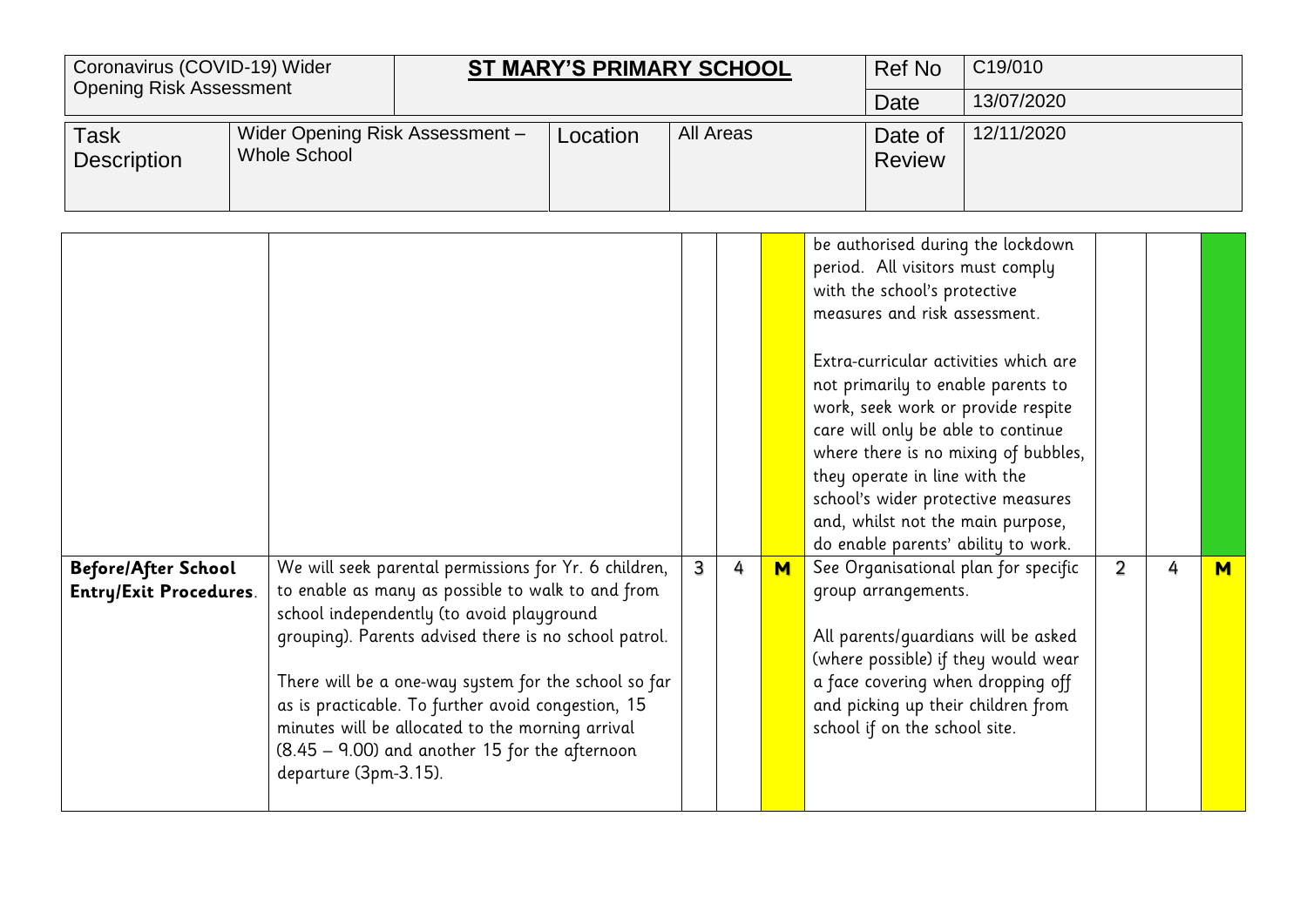| Coronavirus (COVID-19) Wider<br><b>Opening Risk Assessment</b>            |                                                                                                                                                                                                                                                                                                    |                                                                                                                                                                                                                                                                                                                                                                                | <b>ST MARY'S PRIMARY SCHOOL</b> |          |           |     | <b>Ref No</b>                                                   | C19/010                            |                                      |                |   |   |
|---------------------------------------------------------------------------|----------------------------------------------------------------------------------------------------------------------------------------------------------------------------------------------------------------------------------------------------------------------------------------------------|--------------------------------------------------------------------------------------------------------------------------------------------------------------------------------------------------------------------------------------------------------------------------------------------------------------------------------------------------------------------------------|---------------------------------|----------|-----------|-----|-----------------------------------------------------------------|------------------------------------|--------------------------------------|----------------|---|---|
|                                                                           |                                                                                                                                                                                                                                                                                                    |                                                                                                                                                                                                                                                                                                                                                                                |                                 |          |           |     |                                                                 | Date                               | 13/07/2020                           |                |   |   |
| <b>Task</b><br><b>Description</b>                                         |                                                                                                                                                                                                                                                                                                    | <b>Whole School</b>                                                                                                                                                                                                                                                                                                                                                            | Wider Opening Risk Assessment - | Location | All Areas |     |                                                                 | Date of<br><b>Review</b>           | 12/11/2020                           |                |   |   |
|                                                                           | Parents will be asked to drop/ off and collect their<br>children from the allocated space as outlined in the<br>Organisational Plan.<br>Early Years & Primary aged children cannot be<br>expected to remain 2 metres apart from staff and<br>Primary aged children<br>other children at all times. |                                                                                                                                                                                                                                                                                                                                                                                |                                 |          |           |     |                                                                 |                                    |                                      |                |   |   |
| <b>Early Years &amp;</b><br>– lack of<br>understanding                    | We will be using songs, rhymes and repetition as<br>well as good routines to embed regular<br>handwashing and not touching                                                                                                                                                                         |                                                                                                                                                                                                                                                                                                                                                                                |                                 |          | 3         | 4   | $M$                                                             | group arrangements.                | See Organisational plan for specific | $\overline{2}$ | 4 | м |
| <b>Staff Wellbeing</b>                                                    |                                                                                                                                                                                                                                                                                                    | Staff have been provided with Public Health<br>England Guidance for the public on the mental<br>health and wellbeing aspects of coronavirus<br>(COVID-19). link.<br>Staff receives sufficient breaks during the school<br>day.<br>Staff encouraged to leave the school site shortly<br>after the end of the school day. Staff informed of<br>24 hour free counselling service. |                                 | 3        | 4         | $M$ | Ongoing monitoring                                              |                                    | $\overline{2}$                       | 4              | M |   |
| <b>Sensory Seeking</b><br><b>Behaviours</b><br>displayed (SEND<br>issues) |                                                                                                                                                                                                                                                                                                    | Pupils with sensory seeking behaviours identified.<br>Risk assessments are in place for pupils who<br>demonstrate sensory seeking behaviours.                                                                                                                                                                                                                                  |                                 | 3        | 4         | M   | Review whether PPE is required<br>when managing sensory seeking | behaviours e.g. gloves to be worn, | $\overline{2}$                       | 4              | M |   |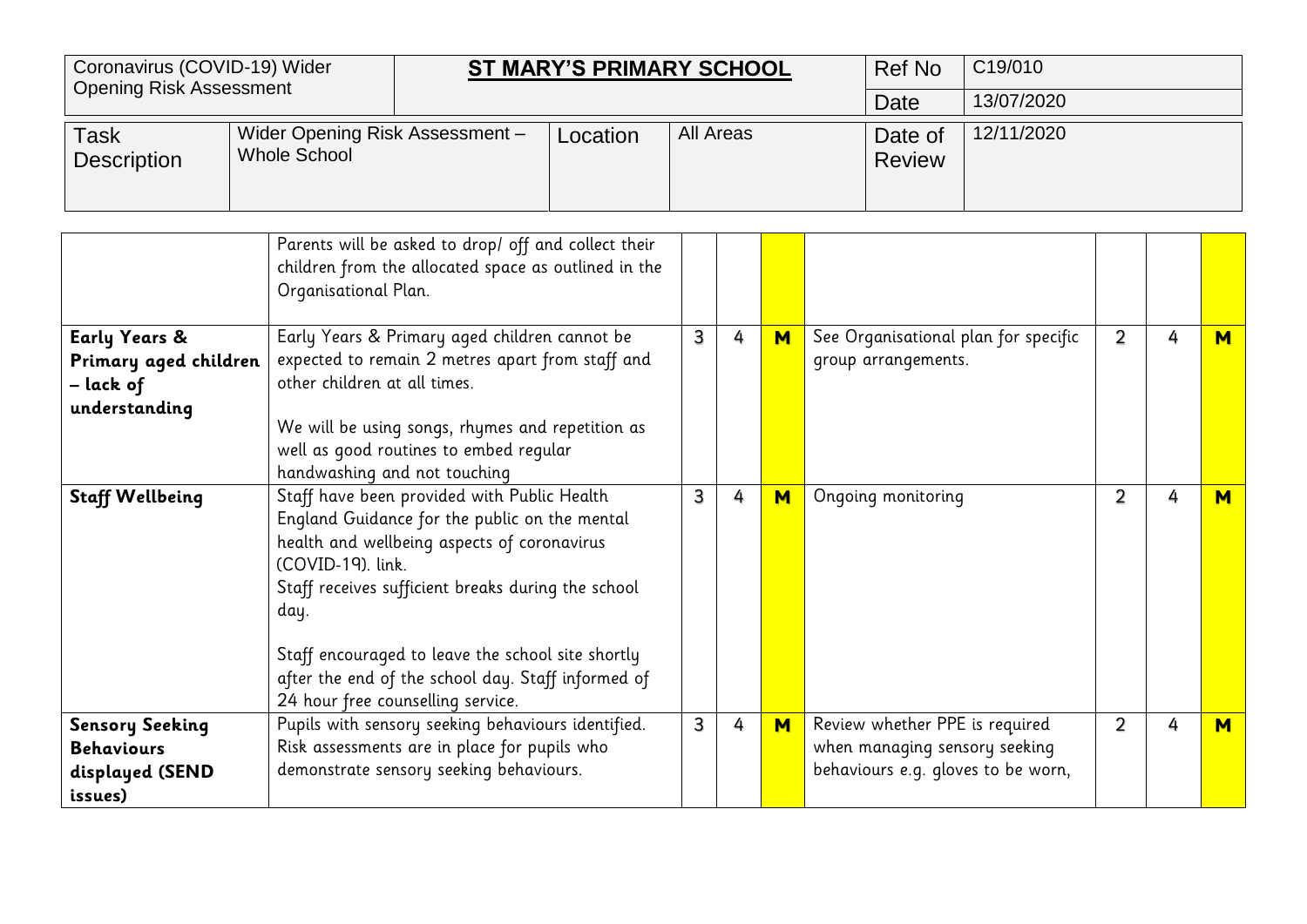| Coronavirus (COVID-19) Wider<br><b>Opening Risk Assessment</b> |                                                        |          | <b>ST MARY'S PRIMARY SCHOOL</b> | Ref No                   | C <sub>19</sub> /010 |
|----------------------------------------------------------------|--------------------------------------------------------|----------|---------------------------------|--------------------------|----------------------|
|                                                                |                                                        |          |                                 | Date                     | 13/07/2020           |
| Task<br><b>Description</b>                                     | Wider Opening Risk Assessment -<br><b>Whole School</b> | Location | All Areas                       | Date of<br><b>Review</b> | 12/11/2020           |

|                                       | Relevant staff are involved in the risk assessment<br>and follow action set out via risk assessment.<br>Staff and pupils to wash their hands regularly.                                                                                                                                                                                                                                                                                                                                                                               |   |   |   | access to cleaning equipment / anti-<br>bacterial wipes.<br>Behaviour Policy amended.                                                                                                          |   |   |   |
|---------------------------------------|---------------------------------------------------------------------------------------------------------------------------------------------------------------------------------------------------------------------------------------------------------------------------------------------------------------------------------------------------------------------------------------------------------------------------------------------------------------------------------------------------------------------------------------|---|---|---|------------------------------------------------------------------------------------------------------------------------------------------------------------------------------------------------|---|---|---|
| <b>Emergency</b><br><b>Procedures</b> | Fire<br>Emergency procedures are reviewed regularly to<br>ensure that arrangements remain valid for Fire<br>Safety including the numbers and locations of<br>trained fire wardens and the validity of Personal<br>Emergency Evacuation Plans considering social<br>distancing measure where possible.<br>Everyone must maintain 2 metre separation as far<br>as possible during evacuation and at assembly<br>points.<br>Lockdown<br>Emergency lockdown procedures are reviewed<br>regularly to ensure that arrangements remain valid | 3 | 4 | M | A fire drill will was carried out W/C<br>7 <sup>th</sup> September 2020.<br>The school's caretaker will carry out<br>weekly testing of the fire alarm to<br>ensure legal requirements are met. | 2 | 4 | M |
| <b>Handling Cash</b>                  | Reduce the amount of cash payments from<br>parents/carers-                                                                                                                                                                                                                                                                                                                                                                                                                                                                            |   | 4 |   | Encouraging parents/carers to use<br>the schools on line payments<br>systems where possible i.e. Parent<br>Pay                                                                                 |   | 4 |   |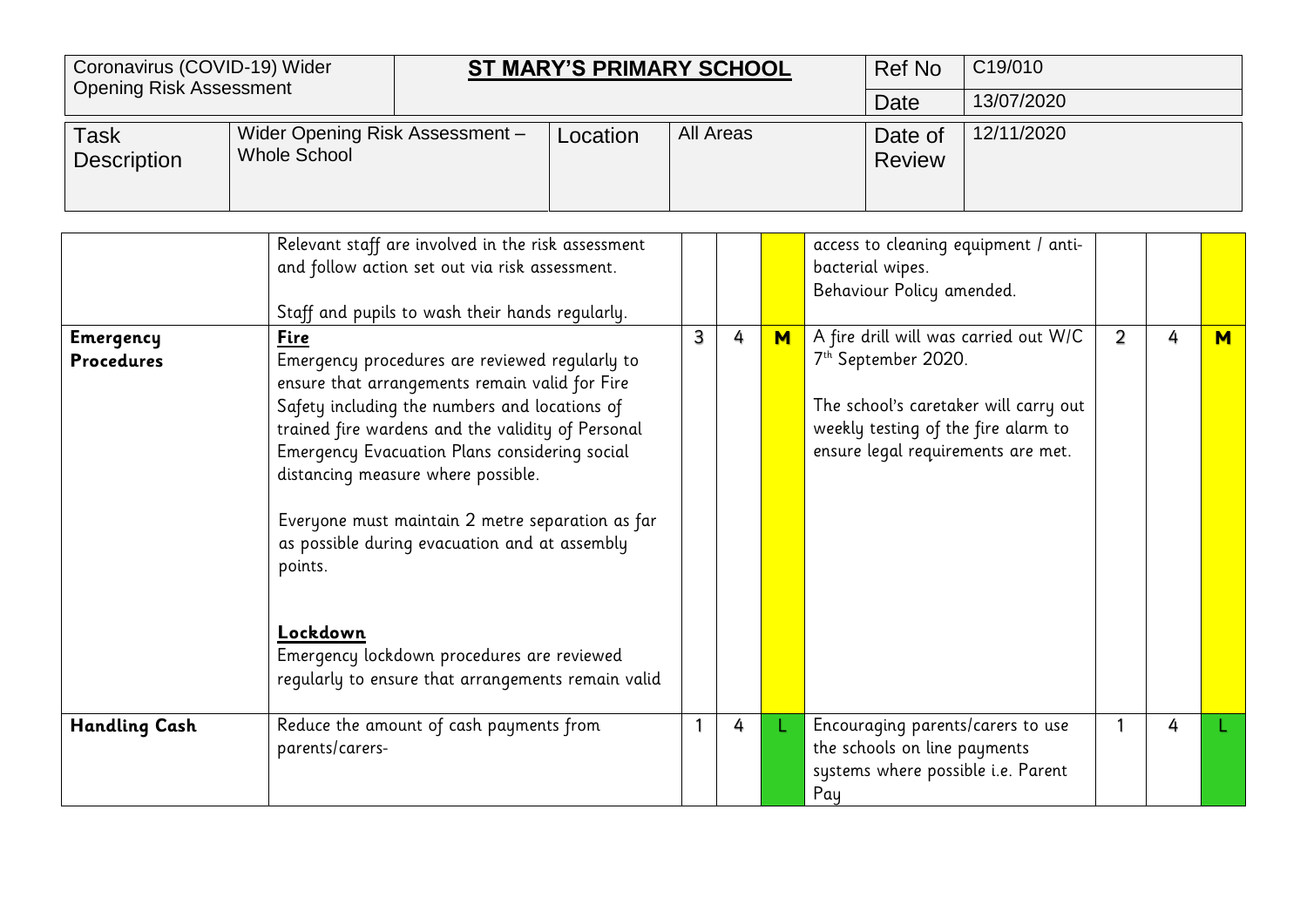|                                   | Coronavirus (COVID-19) Wider<br>ST MARY'S PRIMARY SCHOOL<br><b>Opening Risk Assessment</b> |                                                                                                                                                                                                                                                                                                                                                                                                                            |          |           |              |   |            | <b>Ref No</b>                                                                         | C19/010                                                                                                                                                                                 |                |   |   |
|-----------------------------------|--------------------------------------------------------------------------------------------|----------------------------------------------------------------------------------------------------------------------------------------------------------------------------------------------------------------------------------------------------------------------------------------------------------------------------------------------------------------------------------------------------------------------------|----------|-----------|--------------|---|------------|---------------------------------------------------------------------------------------|-----------------------------------------------------------------------------------------------------------------------------------------------------------------------------------------|----------------|---|---|
|                                   |                                                                                            |                                                                                                                                                                                                                                                                                                                                                                                                                            |          |           |              |   |            | Date                                                                                  | 13/07/2020                                                                                                                                                                              |                |   |   |
| <b>Task</b><br><b>Description</b> | Wider Opening Risk Assessment -<br><b>Whole School</b>                                     |                                                                                                                                                                                                                                                                                                                                                                                                                            | Location | All Areas |              |   |            | Date of<br><b>Review</b>                                                              | 12/11/2020                                                                                                                                                                              |                |   |   |
|                                   | staff handling cash.                                                                       | Disposable gloves are available for any member of                                                                                                                                                                                                                                                                                                                                                                          |          |           |              |   |            |                                                                                       |                                                                                                                                                                                         |                |   |   |
| Handwashing                       | building                                                                                   | Hand sanitiser is available in the school office.<br>Handwashing will take place:<br>On entry to school<br>Every time a child goes outside<br>Every time a child comes back into the school<br>Handwashing will normally take place in the<br>classroom and only one child at a time.<br>All classrooms have hand basins for the children to<br>wash their hands in.<br>Staff will have continual access to hand sanitizer |          |           | $\mathbf{3}$ | L | necessary. | Signs have been posted near all<br>wash hands correctly.<br><b>Ongoing Monitoring</b> | hand basins throughout the school<br>with regards to the importance of<br>thorough handwashing and how to<br>Outdoor sinks have been installed<br>to allow increased handwashing as     | 2              | 3 |   |
| Lunchtimes<br>/Playtimes          | Year 1/Year 2<br>Year 3/4<br>Year 5/6                                                      | The staggered lunchtimes will be:<br>Nursery/ Reception<br>They are shortened in order to reduce the<br>unstructured playing out time to a minimum.                                                                                                                                                                                                                                                                        |          | 3         | 4            | M |            | but must comply with the<br>has been agreed by Stockton<br>group arrangements         | School kitchens are fully operational<br>"Guidance for food businesses on<br>Coronavirus (COVID 19)". Which<br>Boroguh Council within their SLA<br>See Organisational plan for specific | $\overline{2}$ | 4 | M |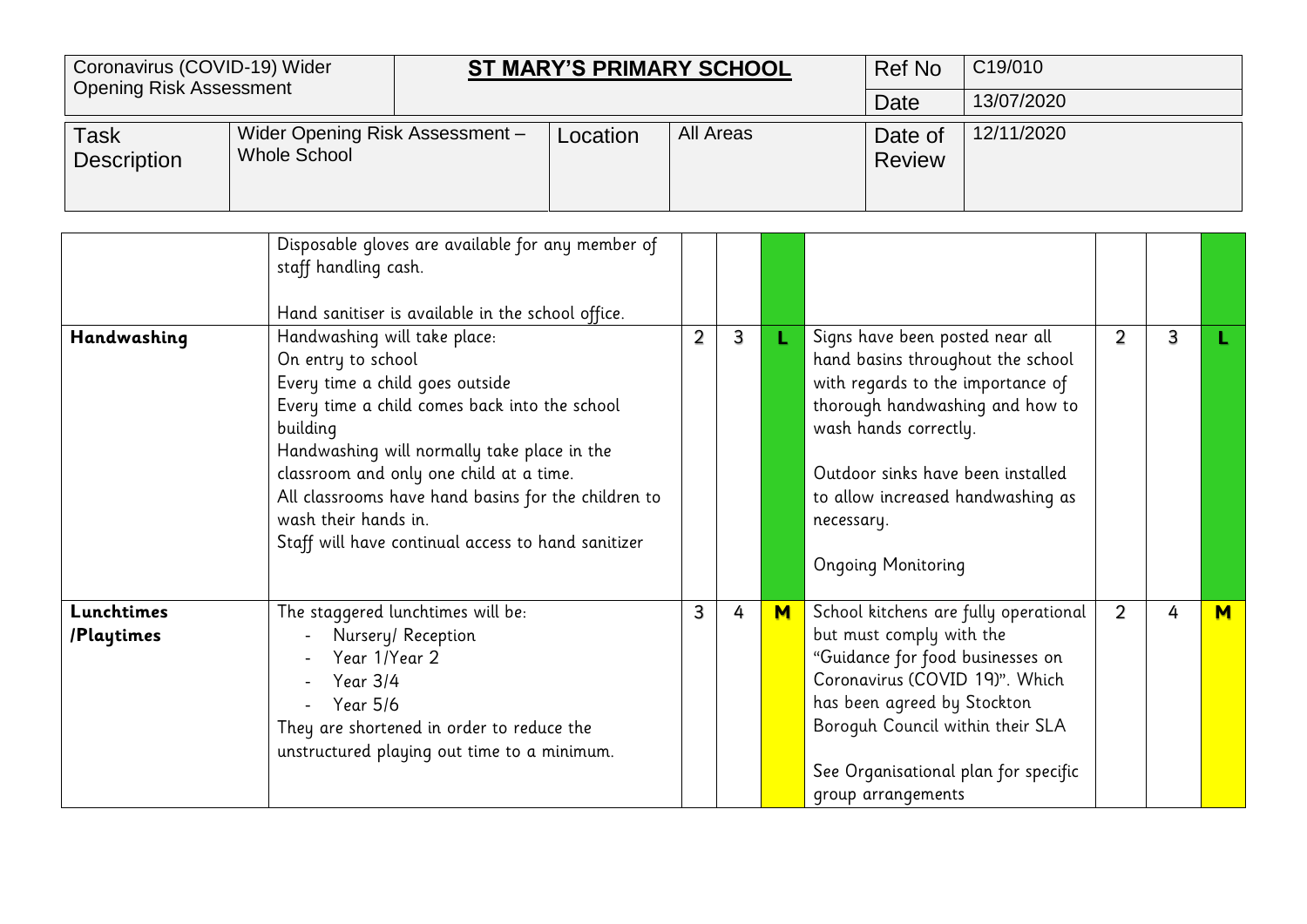| Coronavirus (COVID-19) Wider<br><b>Opening Risk Assessment</b> |                                                                                  |                                                                                                                                                                                                                                                                                                                                                                                                                                                                                                                                                                                                                                                        | <b>ST MARY'S PRIMARY SCHOOL</b> |                |           |   |       | <b>Ref No</b>                                                                                     | C19/010                             |   |  |
|----------------------------------------------------------------|----------------------------------------------------------------------------------|--------------------------------------------------------------------------------------------------------------------------------------------------------------------------------------------------------------------------------------------------------------------------------------------------------------------------------------------------------------------------------------------------------------------------------------------------------------------------------------------------------------------------------------------------------------------------------------------------------------------------------------------------------|---------------------------------|----------------|-----------|---|-------|---------------------------------------------------------------------------------------------------|-------------------------------------|---|--|
|                                                                |                                                                                  |                                                                                                                                                                                                                                                                                                                                                                                                                                                                                                                                                                                                                                                        |                                 |                |           |   |       | Date                                                                                              | 13/07/2020                          |   |  |
| <b>Task</b><br><b>Description</b>                              | Wider Opening Risk Assessment -<br><b>Whole School</b>                           |                                                                                                                                                                                                                                                                                                                                                                                                                                                                                                                                                                                                                                                        | Location                        |                | All Areas |   |       | Date of<br><b>Review</b>                                                                          | 12/11/2020                          |   |  |
| Staff room/eating and<br>safe use of facilities                | ventilation<br>Organisational Plan<br>bin or rubbish bag.<br>clubs is prohibited | The children will be in the hall and use one side of<br>the tables to ensure no-one faces each other.<br>All windows in the hall will be open to ensure<br>Outside at lunchtime and playtime, children will be<br>assigned to a specific area as directed in the<br>Clean down tables after you have finished and<br>remove all uneaten food and drink and dispose of in<br>Staff should wherever possible bring in packed<br>lunches and a flask for hot drinks, the use of tea<br>Staff to be encouraged to remain on site during<br>lunch and breaks, when this is not possible, staff are<br>advised to maintain social distancing while off-site. |                                 | $\overline{2}$ | 4         | M | door. | staff room at any one time.<br>Maximum occupancies (1 person<br>every 2 metres) identified on the | Restrict the number of people using | 4 |  |
| <b>Deliveries</b>                                              |                                                                                  | Advise all delivery drivers that no goods or food<br>should be physically handed over.                                                                                                                                                                                                                                                                                                                                                                                                                                                                                                                                                                 |                                 | $\mathbf{1}$   | 4         | L |       |                                                                                                   |                                     | 4 |  |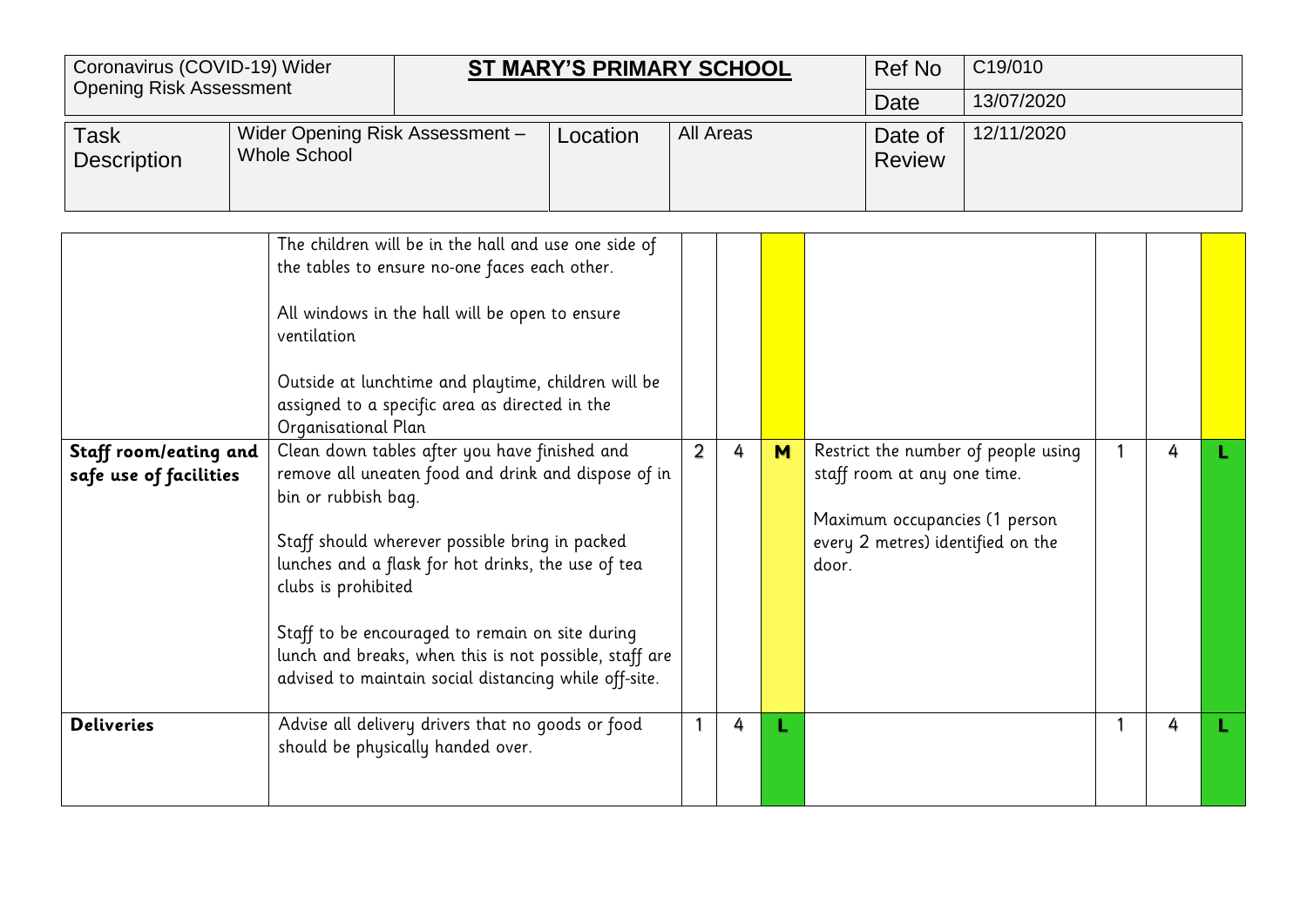| Coronavirus (COVID-19) Wider<br><b>Opening Risk Assessment</b> |                                                 |          | <b>ST MARY'S PRIMARY SCHOOL</b> | <b>Ref No</b>            | C <sub>19</sub> /010 |
|----------------------------------------------------------------|-------------------------------------------------|----------|---------------------------------|--------------------------|----------------------|
|                                                                |                                                 |          |                                 | Date                     | 13/07/2020           |
| <b>Task</b><br><b>Description</b>                              | Wider Opening Risk Assessment -<br>Whole School | Location | All Areas                       | Date of<br><b>Review</b> | 12/11/2020           |

|                          | Decide on a location as a set drop-off point agreed<br>in advance.                                                                                                                                                                                                                                                                                                                                                                  |                |   |          |                                                                                                                                                                                                           |   |   |   |
|--------------------------|-------------------------------------------------------------------------------------------------------------------------------------------------------------------------------------------------------------------------------------------------------------------------------------------------------------------------------------------------------------------------------------------------------------------------------------|----------------|---|----------|-----------------------------------------------------------------------------------------------------------------------------------------------------------------------------------------------------------|---|---|---|
| Meeting<br>Rooms/Offices | Display maximum occupancy on door and<br>rearrange furniture/remove chairs to help ensure<br>capacity is not exceeded.<br>Encourage increased natural ventilation in smaller<br>offices.<br>Staff should leave their desks as clear as possible so<br>that it can be easily cleaned.<br>Waste bins to have lids on for any discarded tissues<br>etc, should be lined with a bag for easy removal<br>and should be operated by foot. | $\overline{2}$ | 4 | <b>M</b> | Display the maximum occupancy of<br>the offices. The maximum<br>occupancy should be communicated<br>with staff.                                                                                           |   | 4 |   |
| <b>Classrooms</b>        | To prevent infection spread on handles and for air<br>flow, where possible, classroom doors and windows<br>should be kept open;<br>Soap, hand wash, tissues and other related products<br>will be available in all teaching areas. Lidded bins<br>with hazards bags will be provided in all classrooms<br>for disposal of tissues and paper towels. Other bins                                                                      | 3              | 4 | M        | See Organisational plan for specific<br>group arrangements.<br>Revised classroom layout to include<br>side by side and facing forward<br>seating, rather than face to face or<br>side on, where possible. | 2 | 4 | M |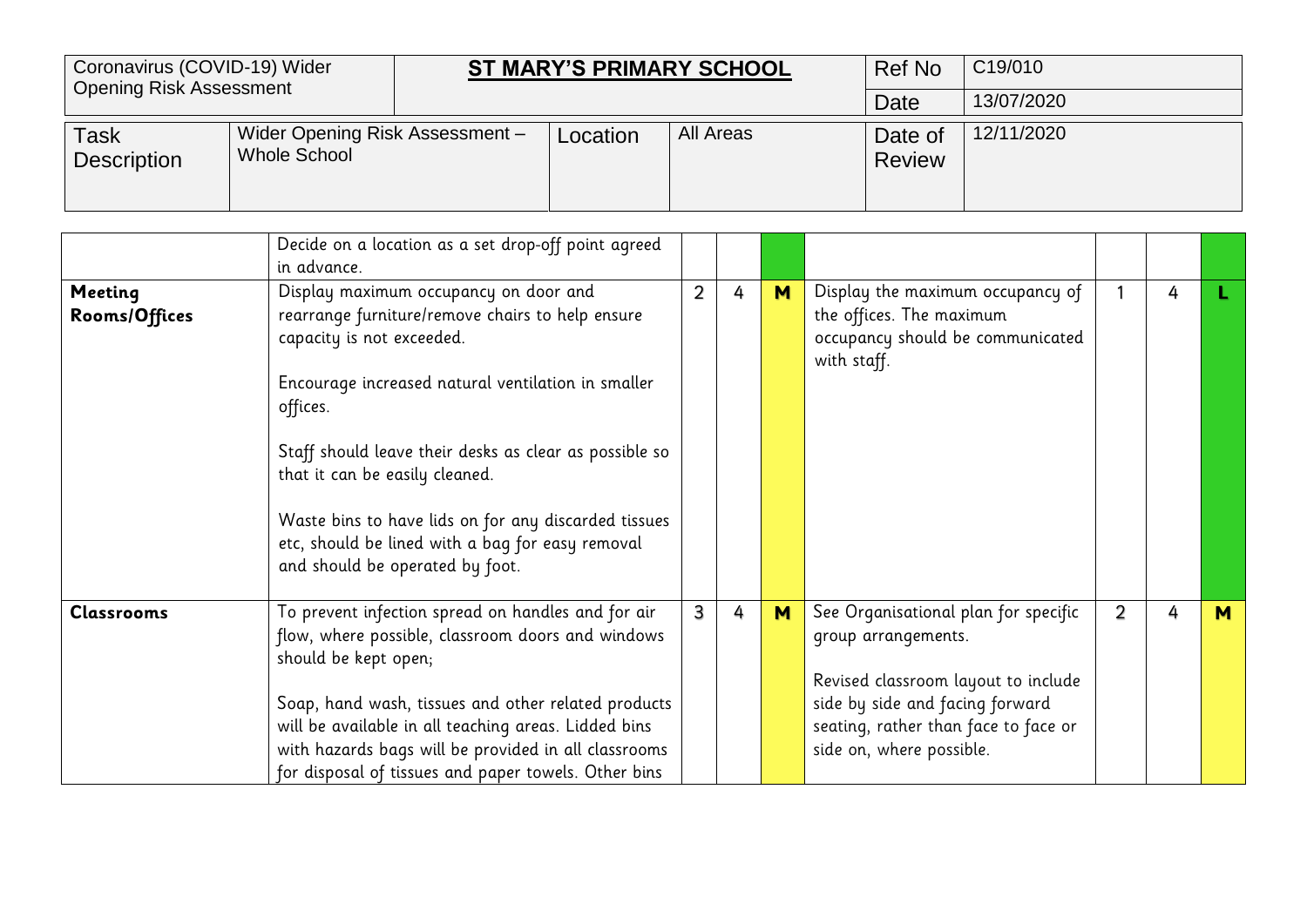| Coronavirus (COVID-19) Wider<br><b>Opening Risk Assessment</b> |                                                                                     |                                                                                                                                                                                                                                                                                                                                                                                                                                                                                                                                                  | <b>ST MARY'S PRIMARY SCHOOL</b> |                |                          |            | <b>Ref No</b>                                                                                                                                    | C19/010                                                                                                      |                |   |  |
|----------------------------------------------------------------|-------------------------------------------------------------------------------------|--------------------------------------------------------------------------------------------------------------------------------------------------------------------------------------------------------------------------------------------------------------------------------------------------------------------------------------------------------------------------------------------------------------------------------------------------------------------------------------------------------------------------------------------------|---------------------------------|----------------|--------------------------|------------|--------------------------------------------------------------------------------------------------------------------------------------------------|--------------------------------------------------------------------------------------------------------------|----------------|---|--|
|                                                                |                                                                                     |                                                                                                                                                                                                                                                                                                                                                                                                                                                                                                                                                  |                                 |                |                          |            | Date                                                                                                                                             | 13/07/2020                                                                                                   |                |   |  |
| Task<br><b>Description</b>                                     | <b>Whole School</b>                                                                 | Wider Opening Risk Assessment -<br><b>All Areas</b><br>Location                                                                                                                                                                                                                                                                                                                                                                                                                                                                                  |                                 |                | Date of<br><b>Review</b> | 12/11/2020 |                                                                                                                                                  |                                                                                                              |                |   |  |
| Resources/Pupil<br><b>Supplies</b>                             | waste<br>place all materials.<br>and cleaned daily<br>beginning and end of the day. | will be provided in all classrooms for any other<br>Children will have a tray with all the materials they<br>need for the day placed in a zip wallet on the table<br>they are working with a plastic wallet pencil case to<br>All resources used during the day will be sanitised<br>Staff and children will be actively sanitising their<br>areas throughout the day and predominantly at the<br>Individual children's equipment will be minimal and<br>kept where possible at their table.<br>Pupils will be encouraged not to share resources |                                 | $\overline{2}$ | 3                        |            | Children to wear PE kit on days<br>they have PE - timetable to be<br>shared with parents<br>are located in each classroom.<br>after each lesson. | Provisions for regular spot cleaning<br>Children encouraged to wash hands<br>use hand gel before lessons and | $\overline{2}$ | 3 |  |
| <b>Facilities and</b>                                          |                                                                                     | See re-opening checklist (attached).                                                                                                                                                                                                                                                                                                                                                                                                                                                                                                             |                                 |                | 4                        |            | Site Team to ensure all PPM                                                                                                                      |                                                                                                              |                | 4 |  |

(planned preventative maintenance)

wraparound care should continue

1 4 **L**

is scheduled and carried out.

Complete all usual pre-term opening checks.

**Lettings** All lettings have been postponed. 1 4 **L** Only lettings which are essential

**Premises**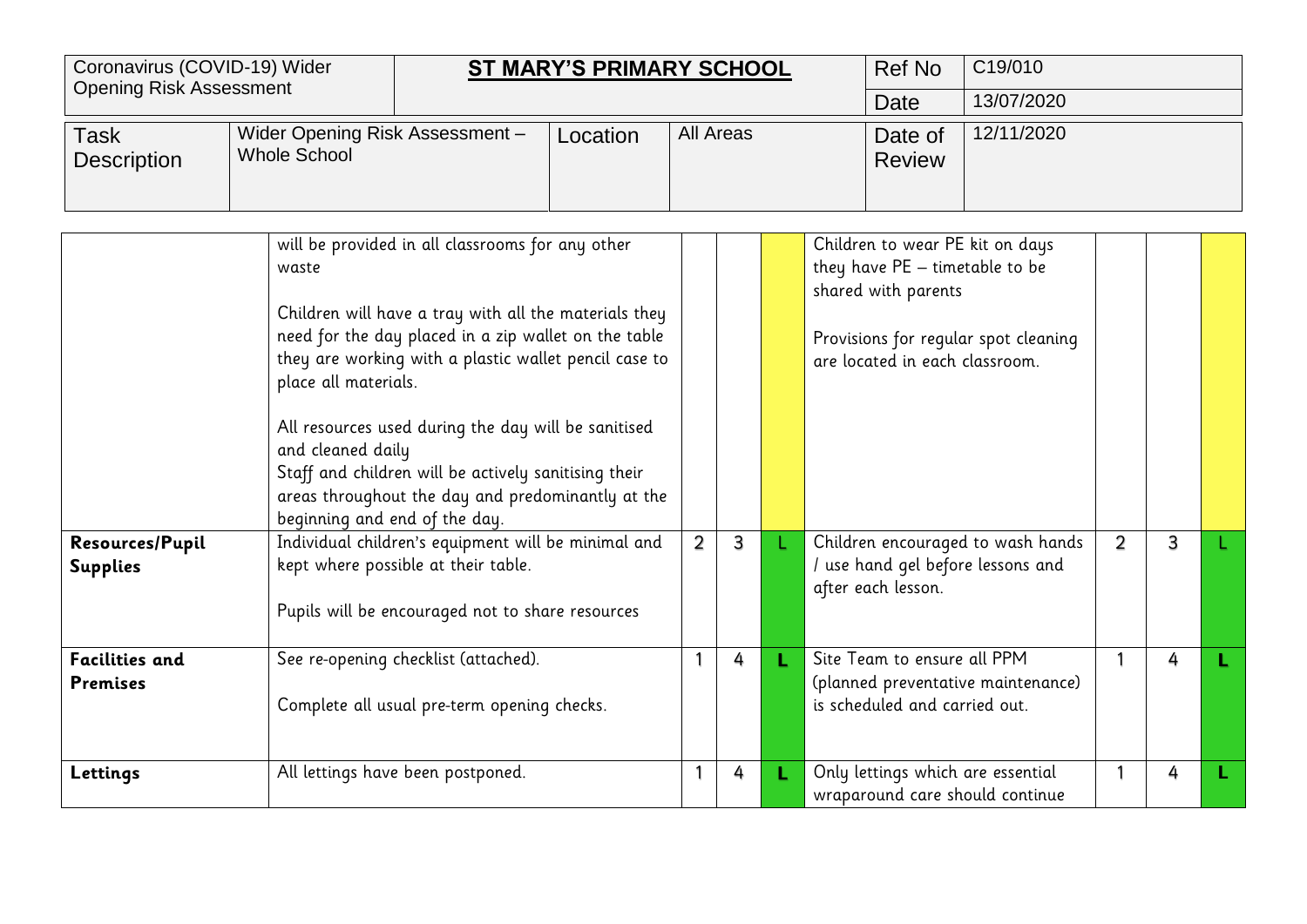| Coronavirus (COVID-19) Wider<br><b>Opening Risk Assessment</b> |                                                        |                                                                                                                                                                                                                                                                        | <b>ST MARY'S PRIMARY SCHOOL</b> |   |            |   |               | <b>Ref No</b>                                                                                                                                                                | C19/010                                                                                                                                                                                           |                |   |     |
|----------------------------------------------------------------|--------------------------------------------------------|------------------------------------------------------------------------------------------------------------------------------------------------------------------------------------------------------------------------------------------------------------------------|---------------------------------|---|------------|---|---------------|------------------------------------------------------------------------------------------------------------------------------------------------------------------------------|---------------------------------------------------------------------------------------------------------------------------------------------------------------------------------------------------|----------------|---|-----|
|                                                                |                                                        |                                                                                                                                                                                                                                                                        |                                 |   |            |   |               | <b>Date</b>                                                                                                                                                                  | 13/07/2020                                                                                                                                                                                        |                |   |     |
| <b>Task</b><br><b>Description</b>                              | Wider Opening Risk Assessment -<br><b>Whole School</b> | All Areas<br>Location<br>Date of<br><b>Review</b>                                                                                                                                                                                                                      |                                 |   | 12/11/2020 |   |               |                                                                                                                                                                              |                                                                                                                                                                                                   |                |   |     |
|                                                                |                                                        | External sporting lettings have resumed, however<br>internal lettings are on hold and will be reviewed<br>after Lockdown on December 2nd.                                                                                                                              |                                 |   |            |   |               | the new year where possible.                                                                                                                                                 | during the national lockdown. Any<br>other lettings will be postponed to                                                                                                                          |                |   |     |
| Cleaning                                                       | See cleaning schedule.                                 |                                                                                                                                                                                                                                                                        |                                 | 3 | 4          | M | transmission. | PPE will be worn by all cleaning<br>All cleaners (where possible) will<br>to reduce the risk of indirect<br>All areas within school will be<br>light switches and handrails. | staff (disposable gloves and aprons).<br>have own set of cleaning resources<br>cleaned thoroughly on a daily basis.<br>Particular attention will be paid to<br>touch points such as door handles, | $\overline{2}$ | 4 | $M$ |
| <b>First Aid/Possible</b><br><b>COVID-19 Symptoms</b>          | in the School Office.                                  | Individual children's medical equipment will be<br>available in each classroom. Where possible children<br>will be encouraged to clean cuts and scrapes and<br>change themselves if necessary. Teachers should<br>provide minor first aid to any child who requires it |                                 | 3 | 4          | M | aid.          |                                                                                                                                                                              | Personal protective equipment must<br>be worn when administering first<br>https://assets.publishing.service.gov.<br>uk/government/uploads/system/uplo                                             | $\overline{2}$ | 4 | M   |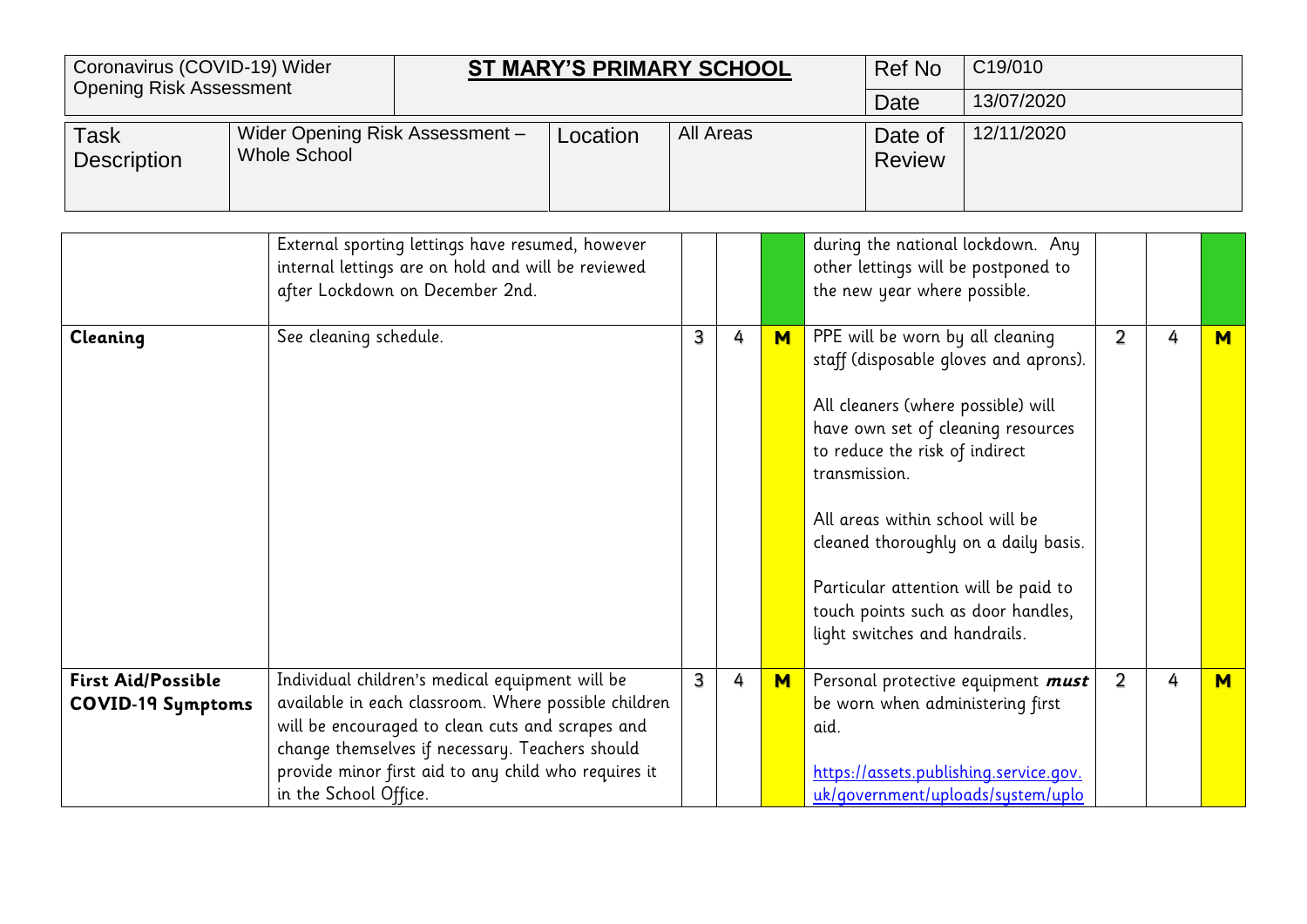| Coronavirus (COVID-19) Wider<br><b>Opening Risk Assessment</b> |                                                        | <b>ST MARY'S PRIMARY SCHOOL</b>                                                                                                                                                                                                                                                                                                                                    |  |   |                          |            | Ref No<br>Date                                                                                                                                                                                                                                                                                       | C19/010<br>13/07/2020                                                                                                                                                                                                                                              |                |   |   |
|----------------------------------------------------------------|--------------------------------------------------------|--------------------------------------------------------------------------------------------------------------------------------------------------------------------------------------------------------------------------------------------------------------------------------------------------------------------------------------------------------------------|--|---|--------------------------|------------|------------------------------------------------------------------------------------------------------------------------------------------------------------------------------------------------------------------------------------------------------------------------------------------------------|--------------------------------------------------------------------------------------------------------------------------------------------------------------------------------------------------------------------------------------------------------------------|----------------|---|---|
| <b>Task</b><br><b>Description</b>                              | Wider Opening Risk Assessment -<br><b>Whole School</b> | All Areas<br>Location                                                                                                                                                                                                                                                                                                                                              |  |   | Date of<br><b>Review</b> | 12/11/2020 |                                                                                                                                                                                                                                                                                                      |                                                                                                                                                                                                                                                                    |                |   |   |
| Contact due to                                                 | Main Office.<br>used as an isolation space.            | Protective equipment, such as gloves and a mask,<br>should be worn when first aid is administered in the<br>First Aid trained/responsible person/s in place.<br>Disposable gloves and aprons available.<br>Children showing signs of Covid-19 will be isolated<br>until parents can collect them. Suitable PPE<br>equipment must be worn. The Main Office is to be |  | 3 | 4                        |            | e poster .pdf<br>There is a protocol in place for<br>with symptoms of Covid-19.<br>Individuals who fall within the<br>not be expected to assist any<br>individual who presents with<br>possible symptoms of Covid-19.<br>pupils to receive the annual flu<br>Friday 13th November<br>See PPE Matrix. | ads/attachment data/file/877658/<br>Quick quide to donning doffing st<br>andard_PPE_health_and_social_car<br>managing individuals who present<br>moderate or high risk category will<br>There is a process in place for the<br>vaccinations- this was completed on | $\overline{2}$ | 4 |   |
| personal / intimate<br>care                                    | care.                                                  | Staff must wear the normal personal protective<br>equipment they need for giving intimate/personal                                                                                                                                                                                                                                                                 |  |   |                          | M          | store, clean and dispose.                                                                                                                                                                                                                                                                            | PPE Is in place and staff have being<br>given instruction on how to use,                                                                                                                                                                                           |                |   | M |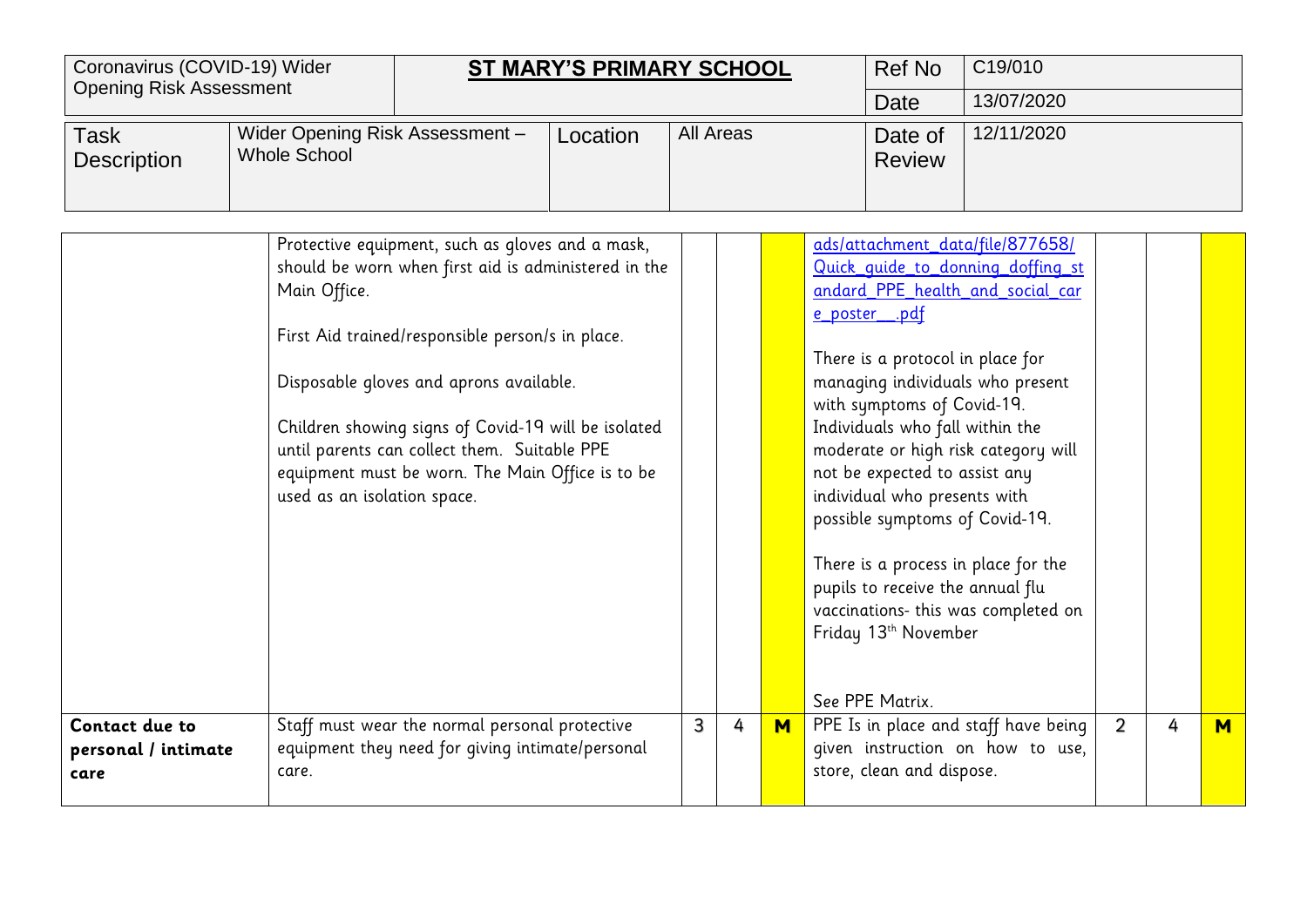| Coronavirus (COVID-19) Wider<br><b>Opening Risk Assessment</b> |                                                 |          | <b>ST MARY'S PRIMARY SCHOOL</b> | Ref No                   | C <sub>19</sub> /010 |
|----------------------------------------------------------------|-------------------------------------------------|----------|---------------------------------|--------------------------|----------------------|
|                                                                |                                                 |          |                                 | Date                     | 13/07/2020           |
| <b>Task</b><br><b>Description</b>                              | Wider Opening Risk Assessment -<br>Whole School | Location | All Areas                       | Date of<br><b>Review</b> | 12/11/2020           |

|                                                                                                                                                                            | Disposable gloves and aprons available.                                                                                                                                                                                                                                                                                                                |   |   |         | See PPE Matrix.                                                                                                                                                                                                                                                                                                                                                                                                                                                           |   |    |
|----------------------------------------------------------------------------------------------------------------------------------------------------------------------------|--------------------------------------------------------------------------------------------------------------------------------------------------------------------------------------------------------------------------------------------------------------------------------------------------------------------------------------------------------|---|---|---------|---------------------------------------------------------------------------------------------------------------------------------------------------------------------------------------------------------------------------------------------------------------------------------------------------------------------------------------------------------------------------------------------------------------------------------------------------------------------------|---|----|
| Contamination of<br>outdoor play<br>equipment                                                                                                                              | Cleaning regime in place for outdoor play<br>equipment (portable) at the end of the school day.<br>Outdoor play equipment includes;<br>Climbing Wall<br>Outdoor gym<br>Trim Trail<br>Tyre Park<br>$\bullet$                                                                                                                                            | 1 | 4 |         |                                                                                                                                                                                                                                                                                                                                                                                                                                                                           | 4 |    |
| <b>Shielding Staff</b><br>(Medical<br>complications<br>relating to pre-<br>existing medical<br>condition/<br>Medical<br>complications<br>relating to medical<br>treatment) | The school has no member of staff who is classified<br>as Clinically Extremely Vulnerable under the<br>Government Guidance.<br>Shielding was paused from the 1st August 2020.<br>Risk assessments will be put in place to ensure all<br>staff who were previously shielding return to work.<br>This also includes member of staff who are<br>pregnant. |   |   | N/<br>A | From the 5 <sup>th</sup> November 2020 staff<br>who fall within this category will be<br>advised to work from home where<br>possible. If they cannot work from<br>home, they should not attend work<br>for this period of restrictions.<br>https://www.gov.uk/government/pu<br>blications/guidance-on-shielding-<br>and-protecting-extremely-vulnerable-<br>persons-from-covid-19/quidance-on-<br>shielding-and-protecting-extremely-<br>vulnerable-persons-from-covid-19 |   | N/ |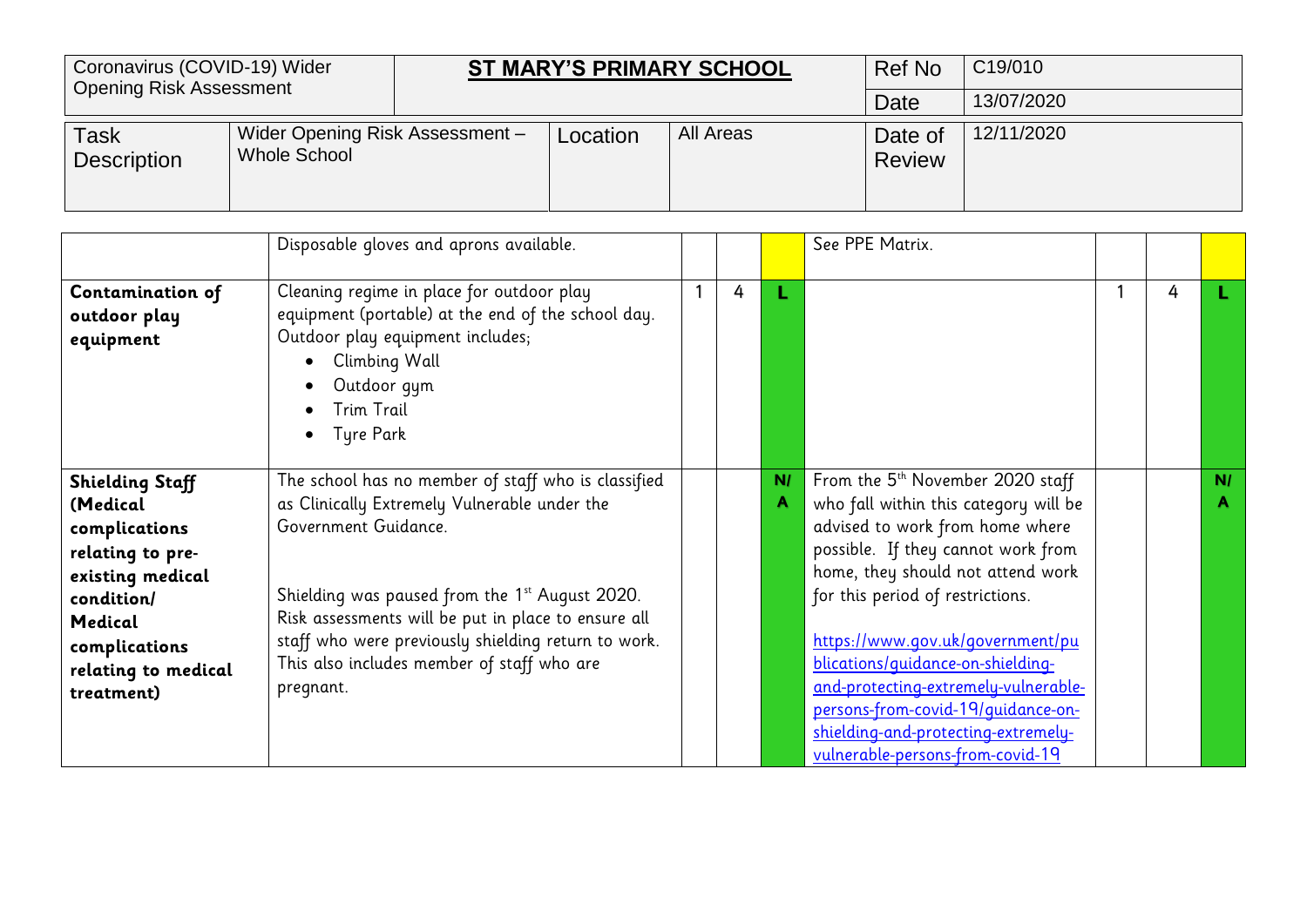| Coronavirus (COVID-19) Wider                                                                                                                                                                      |                                                        | C19/010<br><b>Ref No</b><br><b>ST MARY'S PRIMARY SCHOOL</b>                                                                                                                                                                                                                                                                                                                                                                                                            |          |   |                                                     |   |                |                                                                                 |                                                                                                                                                          |   |   |   |
|---------------------------------------------------------------------------------------------------------------------------------------------------------------------------------------------------|--------------------------------------------------------|------------------------------------------------------------------------------------------------------------------------------------------------------------------------------------------------------------------------------------------------------------------------------------------------------------------------------------------------------------------------------------------------------------------------------------------------------------------------|----------|---|-----------------------------------------------------|---|----------------|---------------------------------------------------------------------------------|----------------------------------------------------------------------------------------------------------------------------------------------------------|---|---|---|
| <b>Opening Risk Assessment</b>                                                                                                                                                                    |                                                        |                                                                                                                                                                                                                                                                                                                                                                                                                                                                        |          |   |                                                     |   |                | Date                                                                            | 13/07/2020                                                                                                                                               |   |   |   |
| <b>Task</b><br><b>Description</b>                                                                                                                                                                 | Wider Opening Risk Assessment -<br><b>Whole School</b> |                                                                                                                                                                                                                                                                                                                                                                                                                                                                        | Location |   | 12/11/2020<br>All Areas<br>Date of<br><b>Review</b> |   |                |                                                                                 |                                                                                                                                                          |   |   |   |
| <b>Clinically Vulnerable/</b><br>Vulnerable Staff<br>(Current Medical<br>issues giving rise to<br>increased risk of<br>catching Coronavirus<br>or increased risks<br>associated with<br>symptoms) |                                                        | The school has no member of staff who is classified<br>as vulnerable under the Government Guidance.<br>There is 1 member of staff who is living with a<br>family member who is currently shielding.                                                                                                                                                                                                                                                                    |          | 3 | 4                                                   | M | for reference. | Ongoing monitoring<br>The school has a general risk<br>the government guidance. | assessment in place for staff who<br>are classified as vulnerable under<br>All staff within this category will be<br>given a copy of the risk assessment | 2 | 4 | м |
| <b>Potential Symptoms</b><br>(General)<br>Significant breathing<br>difficulty.<br><b>High Temperature</b><br>Coughing and<br>sneezing<br>Loss of taste and<br>smell                               | and pupils<br>available<br>unwell<br>are not clean.    | General precautions as advised by the Government<br>strictly observed: Tissues widely available for staff<br>Cover your mouth and nose with a tissue or your<br>sleeve (not your hands) when you cough or sneeze<br>Put used tissues in the bin immediately<br>Wash your hands with soap and water often - use<br>hand sanitiser gel if soap and water are not<br>Try to avoid close contact with people who are<br>Don't touch your eyes, nose or mouth if your hands |          | 3 | 4                                                   | M |                | Ongoing monitoring<br>19 symptoms.<br>www.gov.uk/coronavirus                    | A flow chart has been created to<br>ensure procedures are followed for<br>any persons presenting with Covid-<br>To arrange a test call 119 or visit      | 2 | 4 | M |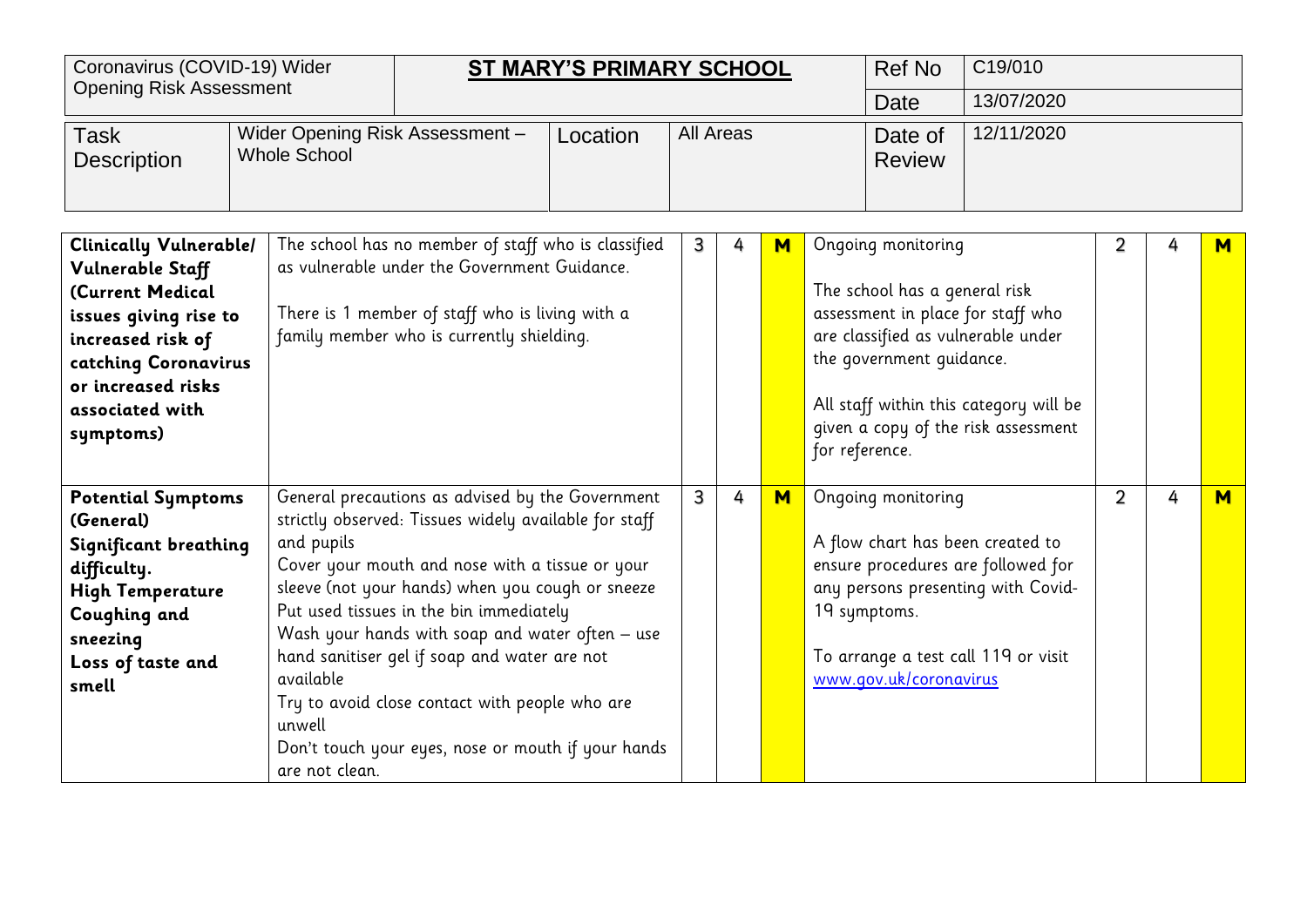|                                                                      | Coronavirus (COVID-19) Wider<br><b>ST MARY'S PRIMARY SCHOOL</b><br><b>Opening Risk Assessment</b> |                                                                                                                                                                                                                                                                                                          |          |           |   |   |        | <b>Ref No</b>                                                                                                                                                                                                        | C19/010                                                                                                                                                                                                                                                                                                                                                                                                                                                                                                                                          |                |   |   |
|----------------------------------------------------------------------|---------------------------------------------------------------------------------------------------|----------------------------------------------------------------------------------------------------------------------------------------------------------------------------------------------------------------------------------------------------------------------------------------------------------|----------|-----------|---|---|--------|----------------------------------------------------------------------------------------------------------------------------------------------------------------------------------------------------------------------|--------------------------------------------------------------------------------------------------------------------------------------------------------------------------------------------------------------------------------------------------------------------------------------------------------------------------------------------------------------------------------------------------------------------------------------------------------------------------------------------------------------------------------------------------|----------------|---|---|
| Task<br><b>Description</b>                                           | Wider Opening Risk Assessment -<br><b>Whole School</b>                                            |                                                                                                                                                                                                                                                                                                          | Location | All Areas |   |   |        | Date<br>Date of<br><b>Review</b>                                                                                                                                                                                     | 13/07/2020<br>12/11/2020                                                                                                                                                                                                                                                                                                                                                                                                                                                                                                                         |                |   |   |
| <b>NHS Test and</b><br><b>Trace/NHS Test and</b><br><b>Trace App</b> | Close contact means:<br>of someone.<br>them on a plane.                                           | having face-to-face contact with someone less<br>than 1 metre away (this will include times where<br>you have worn a face covering or a face mask).<br>spending more than 15 minutes within 2 metres<br>travelling in a car or other small vehicle with<br>someone (even on a short journey) or close to |          | 2         | 4 | M | phone. | Test and Trace must notify the<br>school immediately.<br>positive test result must be very<br>clear of the definition of 'close<br>Test and Trace.<br>phones in to school, must ensure<br>for when to pause the App. | Any member of staff contacted by<br>Any member of staff who receives a<br>contact' when communicating with<br>Staff or students bringing mobile<br>they follow the schools phone policy<br>along with Government Guidance<br>Example: When an individual is not<br>able to have their phone with them,<br>for example because it is stored in a<br>locker or communal area - this is to<br>avoid the app picking up contacts<br>when the individual is not with their<br>https://www.gov.uk/government/pu<br>blications/use-of-the-nhs-covid-19- | $\overline{2}$ | 4 | M |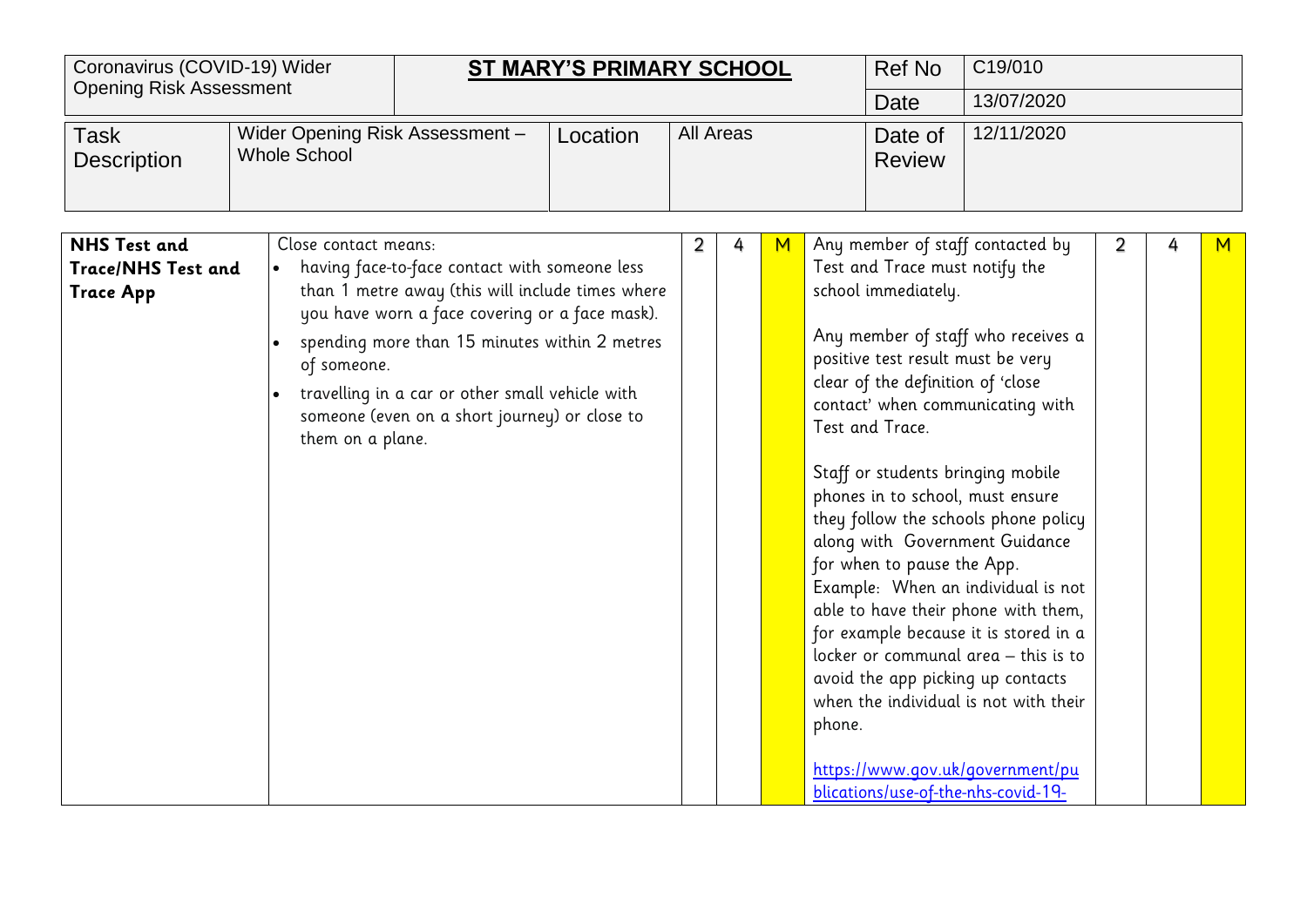| Coronavirus (COVID-19) Wider<br>Opening Risk Assessment |                                                 |          | <b>ST MARY'S PRIMARY SCHOOL</b> | Ref No                   | C <sub>19</sub> /010 |
|---------------------------------------------------------|-------------------------------------------------|----------|---------------------------------|--------------------------|----------------------|
|                                                         |                                                 |          |                                 | Date                     | 13/07/2020           |
| <b>Task</b><br>Description                              | Wider Opening Risk Assessment -<br>Whole School | Location | All Areas                       | Date of<br><b>Review</b> | 12/11/2020           |

|  |  | app-in-schools-and-further-<br>education-colleges/use-of-the-nhs-<br>Covid-19-app-in-schools-and-further-<br>education-colleges |  |  |
|--|--|---------------------------------------------------------------------------------------------------------------------------------|--|--|
|  |  |                                                                                                                                 |  |  |

### **Risk Assessment Notes:**

There is a protocol in place for managing individuals who present with symptoms of Covid-19. Individuals who fall within the moderate or high risk category will not be expected to assist any individual who presents with possible symptoms of Covid-19.

[Guidance](https://www.gov.uk/government/publications/covid-19-guidance-on-social-distancing-and-for-vulnerable-people/guidance-on-social-distancing-for-everyone-in-the-uk-and-protecting-older-people-and-vulnerable-adults) for vulnerable persons

[Guidance](https://www.rcog.org.uk/en/guidelines-research-services/guidelines/coronavirus-pregnancy/covid-19-virus-infection-and-pregnancy/) for Pregnancy taken from a link on the NHS FAQs [site.](https://www.nhs.uk/conditions/coronavirus-covid-19/)

### **General Advice:**

- To ensure good hand hygiene we ask that where possible staff refrain from wearing jewellery including watches in school.
- Hair should be tied back where possible to reduce the risk of touching you face.
- Staff are advised that when passing in corridors to adhere to the non-verbal signalling method of communication to reduce the risk of the virus spreading.
- When with the children do not bend down to their level and where ever possible stand to the side or the back of the child.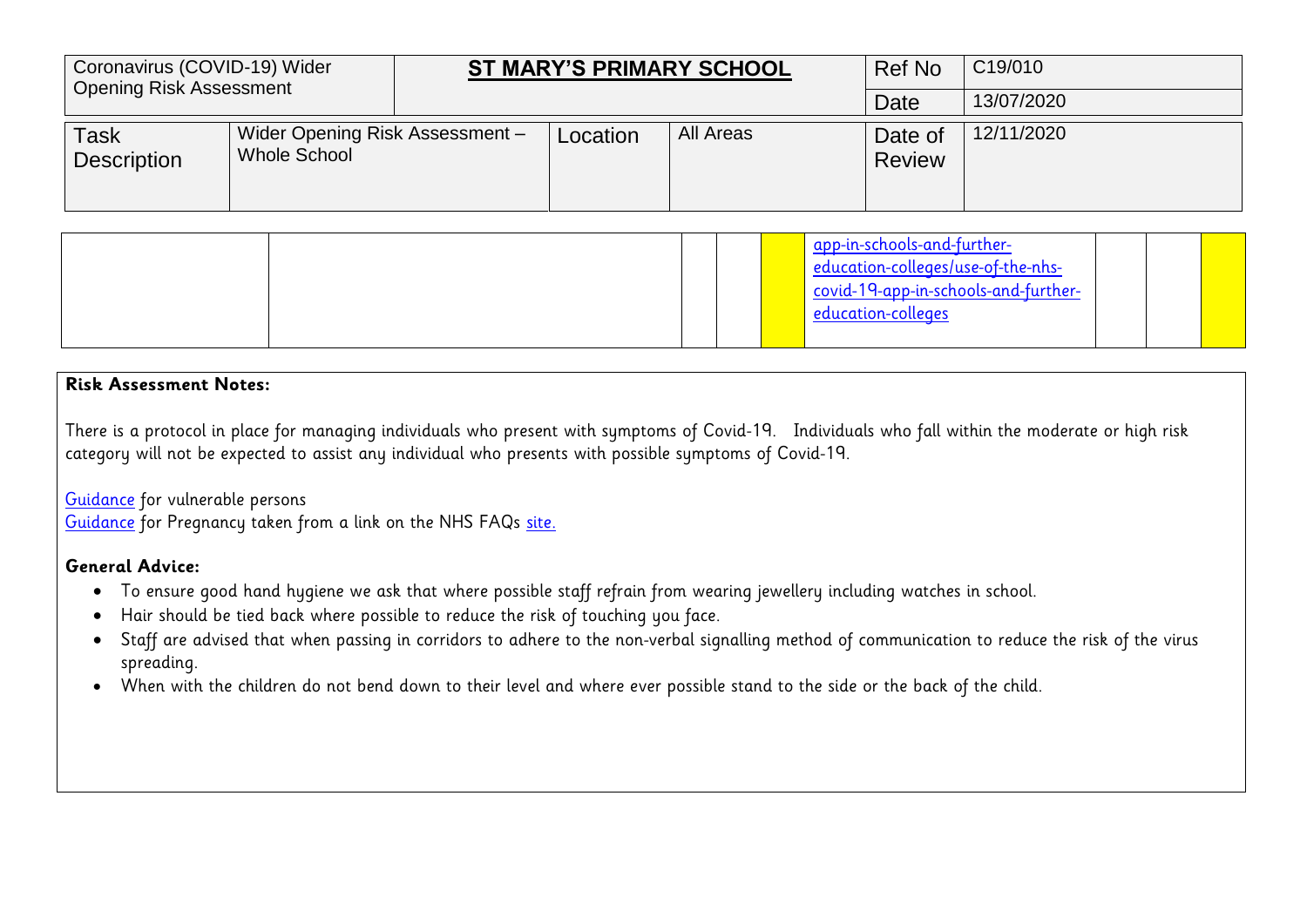| Coronavirus (COVID-19) Wider<br><b>Opening Risk Assessment</b> |                                                 |          | <b>ST MARY'S PRIMARY SCHOOL</b> | <b>Ref No</b>            | C <sub>19</sub> /010 |
|----------------------------------------------------------------|-------------------------------------------------|----------|---------------------------------|--------------------------|----------------------|
|                                                                |                                                 |          |                                 | Date                     | 13/07/2020           |
| <b>Task</b><br><b>Description</b>                              | Wider Opening Risk Assessment -<br>Whole School | Location | All Areas                       | Date of<br><b>Review</b> | 12/11/2020           |

**\*Throughout the re-opening process there will be incidents that require a dynamic risk assessment – An assessment of unforeseen or emergency hazards. The risk will be assessed by the staff at the time of the event.**

The normal duties of consultation on health and safety matters still apply during the pandemic. Section 2(6) HSWA states:

"It shall be the duty of every employer to consult any such representatives with a view to the making and maintenance of arrangements which will enable him and his employees to co- operate effectively in promoting and developing measures to ensure the health and safety at work of the employees, and in checking the effectiveness of such measures."

### **Rating: Low = 1 – 6, Medium = 8 – 15, High = over 15**

|                    | Risk Assessment Matrix (Probability and Likelihood Scales) |                  |          |            |                          |             |                     |  |  |  |  |  |
|--------------------|------------------------------------------------------------|------------------|----------|------------|--------------------------|-------------|---------------------|--|--|--|--|--|
|                    |                                                            |                  |          |            | <b>Likelihood Rating</b> |             |                     |  |  |  |  |  |
|                    |                                                            |                  |          |            |                          |             |                     |  |  |  |  |  |
| Severity<br>Rating | <b>Description</b>                                         | Very<br>Unlikely | Unlikely | May happen | Likely                   | Very likely | Certain or imminent |  |  |  |  |  |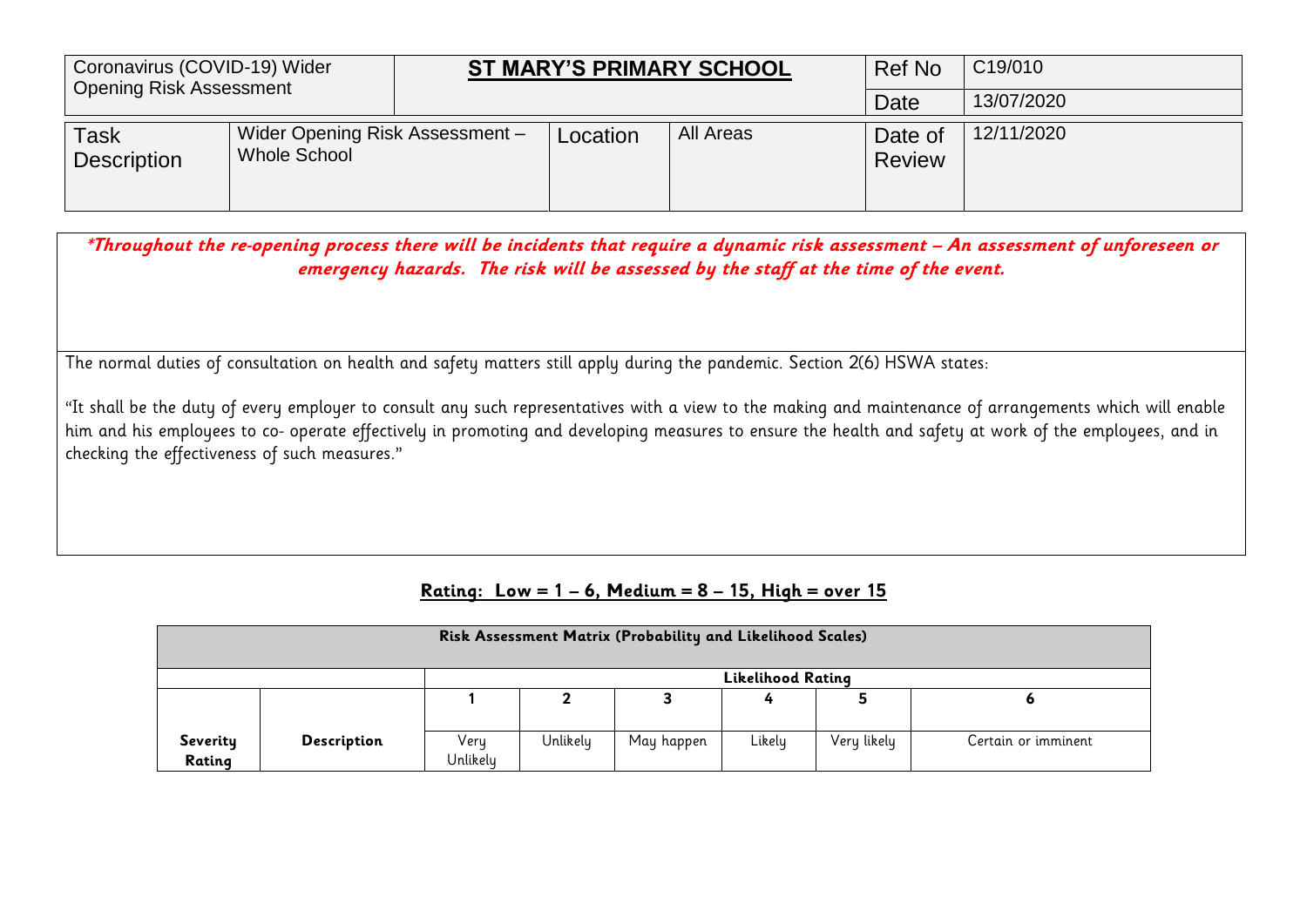| Coronavirus (COVID-19) Wider<br><b>Opening Risk Assessment</b> |                                                        |          | <b>ST MARY'S PRIMARY SCHOOL</b> | <b>Ref No</b>            | C <sub>19</sub> /010 |
|----------------------------------------------------------------|--------------------------------------------------------|----------|---------------------------------|--------------------------|----------------------|
|                                                                |                                                        |          |                                 | Date                     | 13/07/2020           |
| Task<br><b>Description</b>                                     | Wider Opening Risk Assessment -<br><b>Whole School</b> | Location | All Areas                       | Date of<br><b>Review</b> | 12/11/2020           |

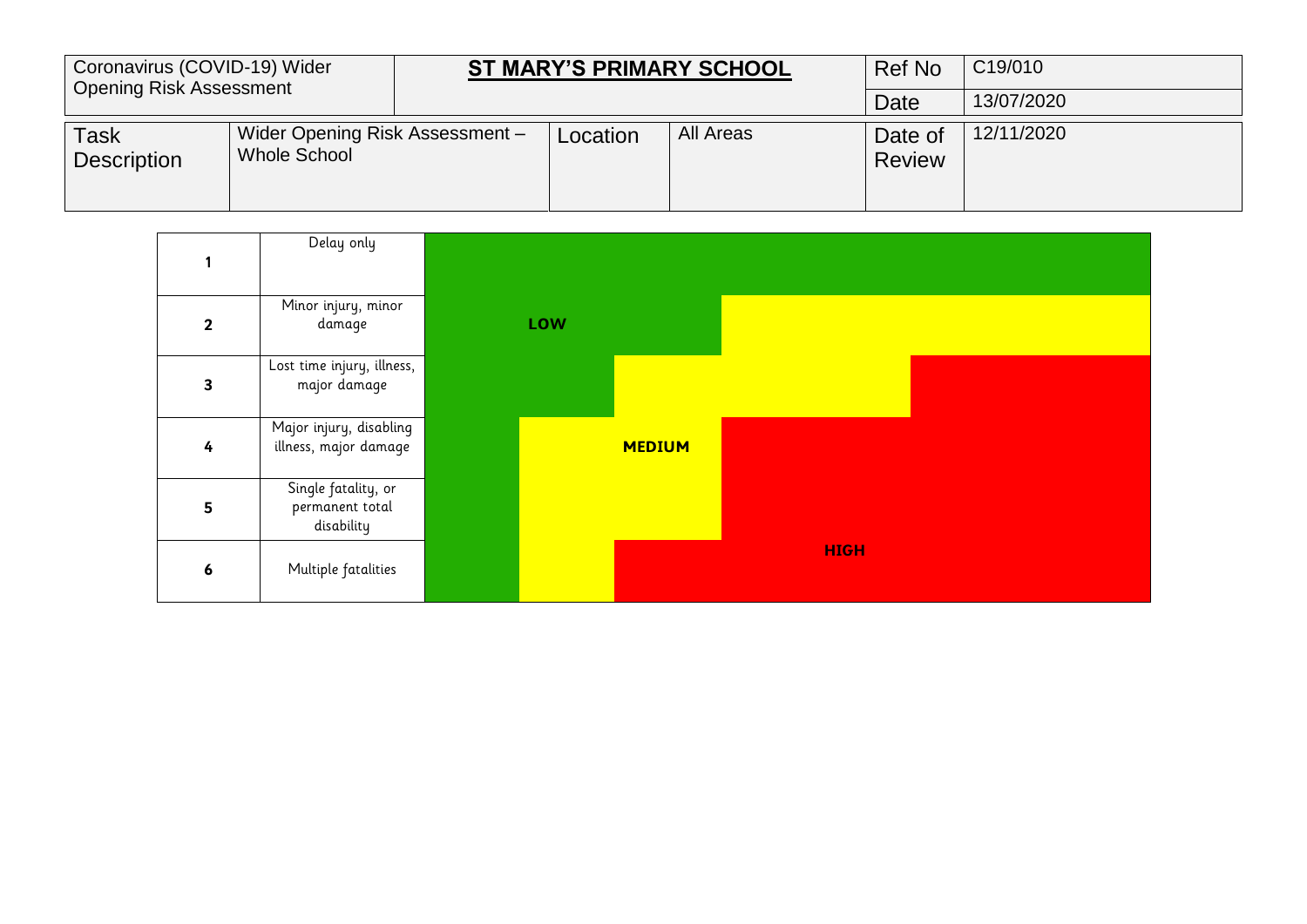# **COVID-19 Re-Opening Organisational Plan for Nursery, Reception, Year 1 and Year 2**

| Version 10     |                              |                                                                   |                                                                                                                                                                                           |  |
|----------------|------------------------------|-------------------------------------------------------------------|-------------------------------------------------------------------------------------------------------------------------------------------------------------------------------------------|--|
| <b>Numbers</b> | Room                         | Staff                                                             | Rationale                                                                                                                                                                                 |  |
| 26<br>children | Nursery<br>classroom         | Miss Daley<br>Mr Jones<br>Mrs corcoan<br>Miss Brttain             | Own entrance<br>$\bullet$<br>Toilets<br>$\bullet$<br>Access to outdoor area<br>$\bullet$<br>Staff to have walkie-talkie for<br>$\bullet$<br>communication with whole school and<br>office |  |
| 15             | Reception<br>classroom       | Miss<br>Barwick<br>Mrs Morris<br>Mr Jones                         | Own entrance<br>$\bullet$<br>Toilets<br>Access to outdoor area<br>$\bullet$<br>Staff to have walkie-talkie for<br>communication with whole school and<br>office                           |  |
| 30             | Year 1/2<br>classroom        | Ms<br>Saunderson-<br>Darkes<br>Mrs<br>Overrend<br>Mrs<br>Corcoran | Own entrance<br>$\bullet$<br>Toilets<br>$\bullet$<br>Access to outdoor area<br>$\bullet$<br>Staff to have walkie-talkie for<br>communication with whole school and<br>office              |  |
| 30             | <b>Year 3/4</b><br>classroom | Ms Heaney<br>Mrs Hissitt<br>Miss<br>Lowther                       | Own entrance<br>$\bullet$<br>Toilets<br>$\bullet$<br>Access to outdoor area<br>$\bullet$<br>Staff to have walkie-talkie for<br>communication with whole school and<br>office              |  |
| 30             | <b>Year 5/6</b><br>classroom | Mrs McPhail<br>Mrs Green<br>Mrs<br>Tweddle                        | Own entrance<br>$\bullet$<br>Toilets<br>Access to outdoor area<br>Staff to have walkie-talkie for<br>communication with whole school and<br>office                                        |  |
|                | Hall                         |                                                                   | To give flexibility to the school                                                                                                                                                         |  |
| 15             | Year 5<br>classroom          | Mrs Green<br>Mrs Hissitt                                          | Own entrance<br>$\bullet$<br>Access to outdoor area<br>Staff to have walkie-talkie for<br>$\bullet$<br>communication with whole school and<br>office                                      |  |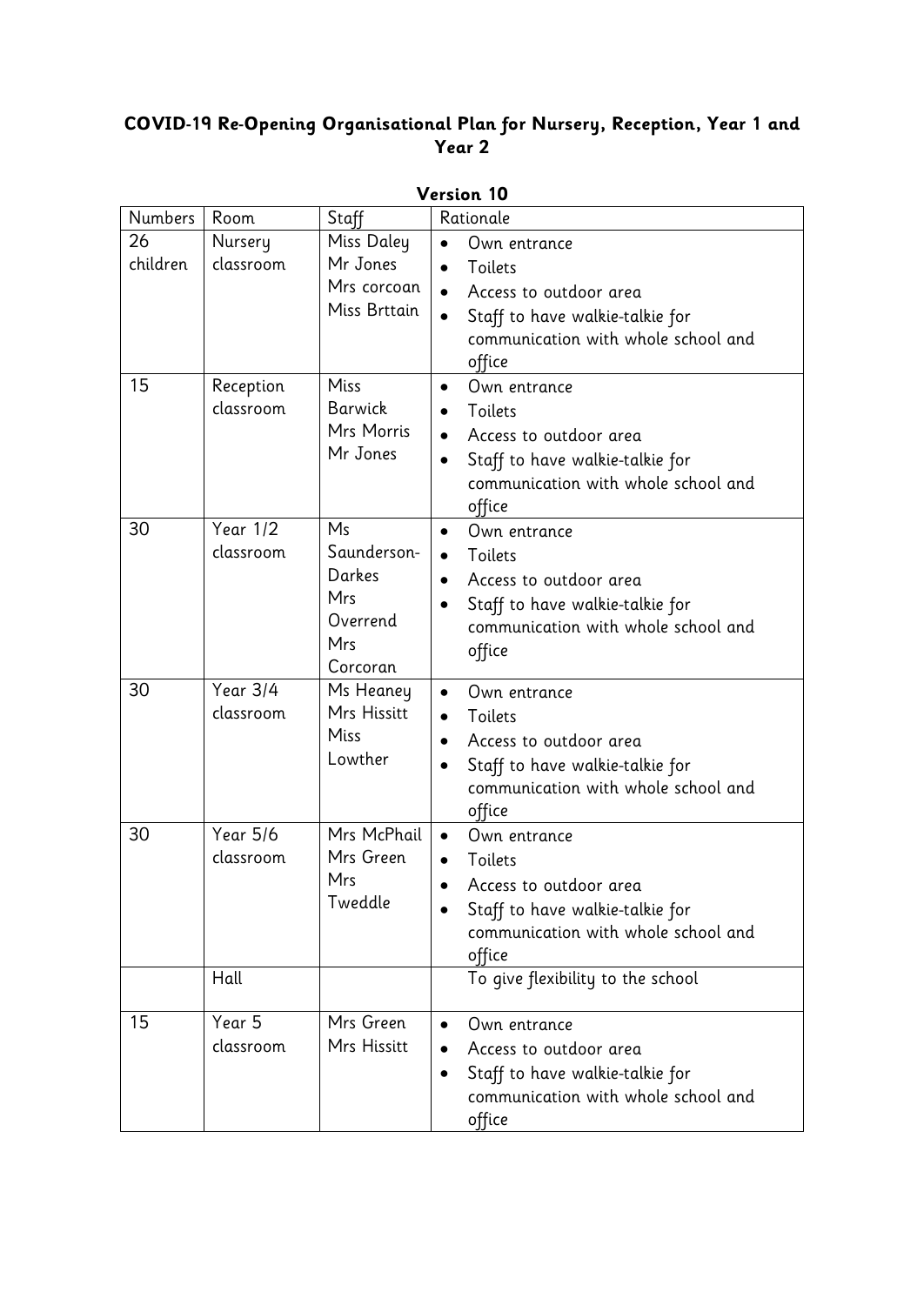| Main Office                                                                                                       | <b>Mrs</b><br>Chalmers                                                                                   | Own entrance<br>$\bullet$<br>Access to outdoor area<br>$\bullet$<br>Staff to have walkie-talkie for<br>$\bullet$<br>communication with whole school and<br>office                                                                                                                    |
|-------------------------------------------------------------------------------------------------------------------|----------------------------------------------------------------------------------------------------------|--------------------------------------------------------------------------------------------------------------------------------------------------------------------------------------------------------------------------------------------------------------------------------------|
| <b>PPA</b>                                                                                                        | Mrs Hiossitt<br><b>Mrs</b><br>Corcoran<br>Mr Jones                                                       | Staff will move between classes but will<br>$\bullet$<br>remain 2 metres from the children                                                                                                                                                                                           |
| Outdoor<br>area-to<br>have a<br>handwashing<br>station<br>Water<br>bottles to be<br>taken<br>outside if<br>needed | Staff to<br>rotate to<br>ensure all<br>children get<br>access to all<br>areas<br>throughout<br>the week. | Staff on duty to use walkie talkies to<br>$\bullet$<br>ensure children can access toilets in their<br>own classrooms<br>Walkie talkies to be used for shared duties<br>$\bullet$<br>and break transitions<br>Water bottles to be sanitised on entry back<br>$\bullet$<br>into school |

Entering school- A member of staff will be on duty at entrance and exit gate

15 minutes separation start and end time to avoid crossover of any of the 'bubbles'- average group size 30 (with many siblings within each bubble reducing the number of parents entering by a third)

Siblings to discuss with HT or AHT for personalised plan to ensure we minimise wait time and to ensure parents are not waiting around.

| Children  | $\alpha$ , $\alpha$ , $\alpha$ , $\alpha$ , $\alpha$ , $\alpha$ , $\alpha$<br>Route | Timings   |        |         |                    |
|-----------|-------------------------------------------------------------------------------------|-----------|--------|---------|--------------------|
| and       |                                                                                     |           |        |         |                    |
| predicted |                                                                                     |           |        |         |                    |
| numbers   |                                                                                     |           |        |         |                    |
| Nursery   | Enter school through the                                                            |           | Start  | Lunch   | Finish             |
|           |                                                                                     |           |        |         |                    |
|           | Foundation Stage entrance                                                           |           | time   |         | time               |
|           | qate                                                                                | Monday    | 8.45am | 11.30am | 3pm                |
|           | Drop children at main                                                               | Tuesday   | 8.45am | 11.30am | 3pm                |
|           | entrance                                                                            | Wednesday | 8.45am | 11.30am | 3pm                |
|           | Parents exit through exit gate                                                      | Thursday  | 8.45am | 11.30am | 3pm                |
|           |                                                                                     | Friday    | 8.45am | 11.30am | 3pm                |
| Reception | Enter school through the                                                            |           | Start  | Lunch   | Finish             |
| children  | Foundation Stage entrance                                                           |           | time   |         | time               |
|           | gate                                                                                | Monday    | 9am    | 11.30am | 3.15pm             |
|           | Drop children at main                                                               | Tuesday   | 9am    | 11.30am | 3.15pm             |
|           | entrance                                                                            | Wednesday | 9am    | 11.30am | 3.15 <sub>pm</sub> |
|           | Parents exit through exit gate                                                      | Thursday  | 9am    | 11.30am | 3.15pm             |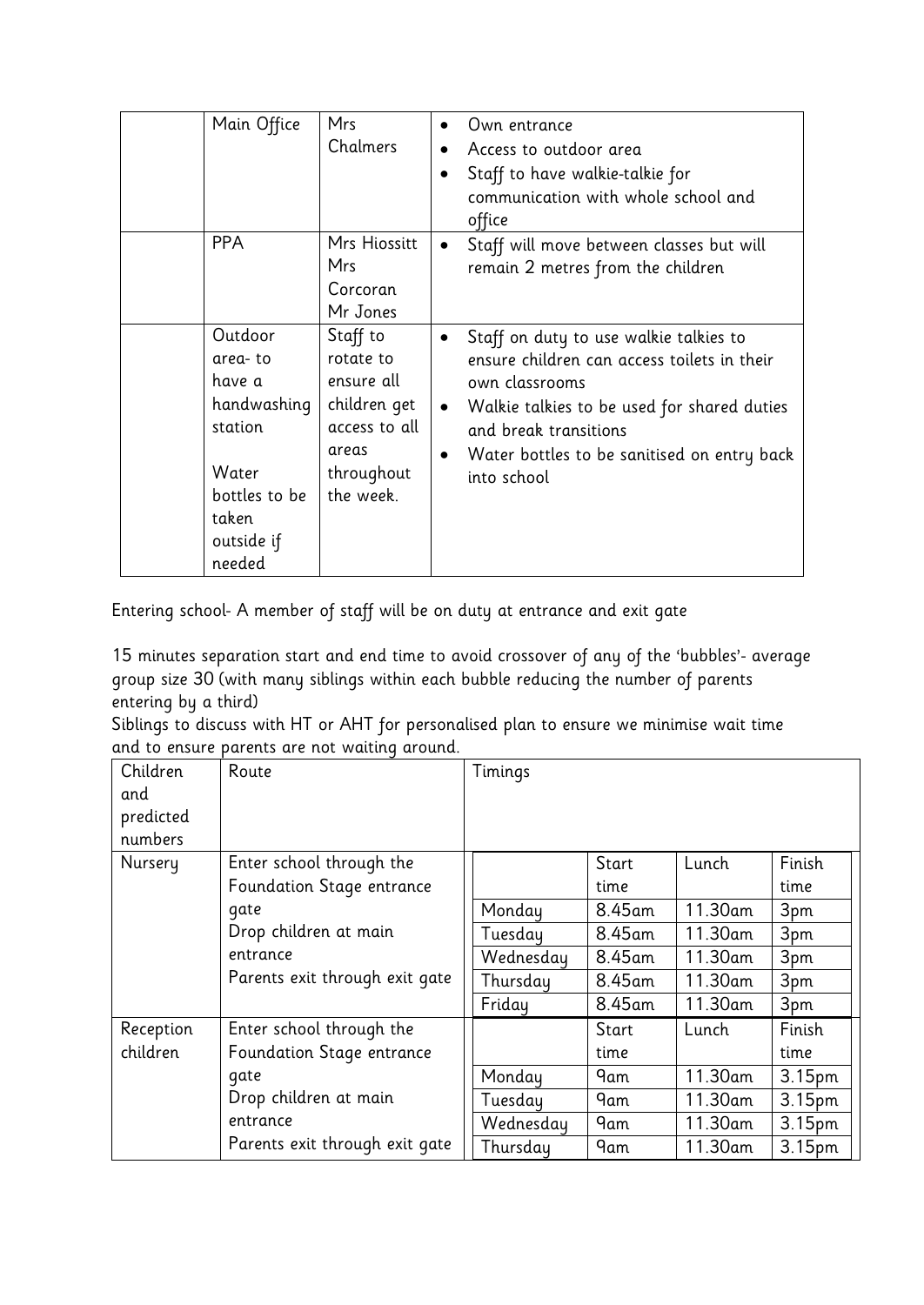|            |                                | Friday    | <b>9am</b> | 11.30am               | 3.15pm         |
|------------|--------------------------------|-----------|------------|-----------------------|----------------|
| Year 1/2   | Enter school through the       |           | Start      | Lunch                 | Finish         |
| children   | entrance gate                  |           | time       |                       | time           |
|            | Drop children at side gate     | Monday    | 8.45am     | 11.45am               | 3pm            |
|            | Parents exit through exit gate | Tuesday   | 8.45am     | $11.45$ am            | 3pm            |
|            |                                | Wednesday | 8.45am     | 11.45am               | 3pm            |
|            |                                | Thursday  | 8.45am     | 11.45am               | 3pm            |
|            |                                | Friday    | 8.45am     | 11.45am               | 3pm            |
| Year 6     | Enter school through the       |           |            |                       |                |
|            | entrance gate                  |           | Start      | Lunch                 | Finish         |
|            | Drop children atside gate      |           | time       |                       | time           |
|            | Parents exit through exit gate | Monday    | 8.45am     | 12.30pm               | 3 pm           |
|            |                                | Tuesday   | 8.45am     | 12.30pm               | $3 \text{ pm}$ |
|            |                                | Wednesday | 8.45am     | 12.30pm               | 3 pm           |
|            |                                | Thursday  | 8.45am     | 12.30pm               | 3 pm           |
|            |                                | Friday    | 8.45am     | 12.30pm               | 3 pm           |
| Year $3/4$ | Enter school through the       |           |            |                       |                |
|            | entrance gate                  |           | Start time | Lunch                 | Finish         |
|            | Drop children at Year 3/4      |           |            |                       | time           |
|            | entrance door                  | Monday    | 8.45am     | 12pm                  | 3pm            |
|            | Parents exit through exit gate | Tuesday   | 8.45am     | 12pm                  | 3pm            |
|            |                                | Wednesday | 8.45am     | 12pm                  | 3pm            |
|            |                                | Thursday  | 8.45am     | 12pm                  | 3pm            |
|            |                                | Friday    | 8.45am     | 12pm                  | 3pm            |
| Year 5     | Enter school through the       |           |            |                       |                |
|            | main entrance gate             |           | Start      | Lunch                 | Finish         |
|            | Drop children at Main Office   |           | time       |                       | time           |
|            | Parents exit through exit gate | Monday    | <b>9am</b> | 12.15pm               | 3.15pm         |
|            |                                | Tuesday   | 9am        | 12.15pm               | 3.15pm         |
|            |                                | Wednesday | 9am        | 12.15pm               | 3.15pm         |
|            |                                | Thursday  | <b>9am</b> | $\overline{12}$ .15pm | 3.15pm         |
|            |                                | Friday    | <b>9am</b> | 12.15pm               | 3.15pm         |

Outdoor Area Organisational Plan

|           | Zone 1 | Zone 2 | Zone 3 | Zone 4 |
|-----------|--------|--------|--------|--------|
| Monday    |        |        |        |        |
| Tuesday   |        |        |        |        |
| Wednesday |        |        |        |        |
| Thursday  |        |        |        |        |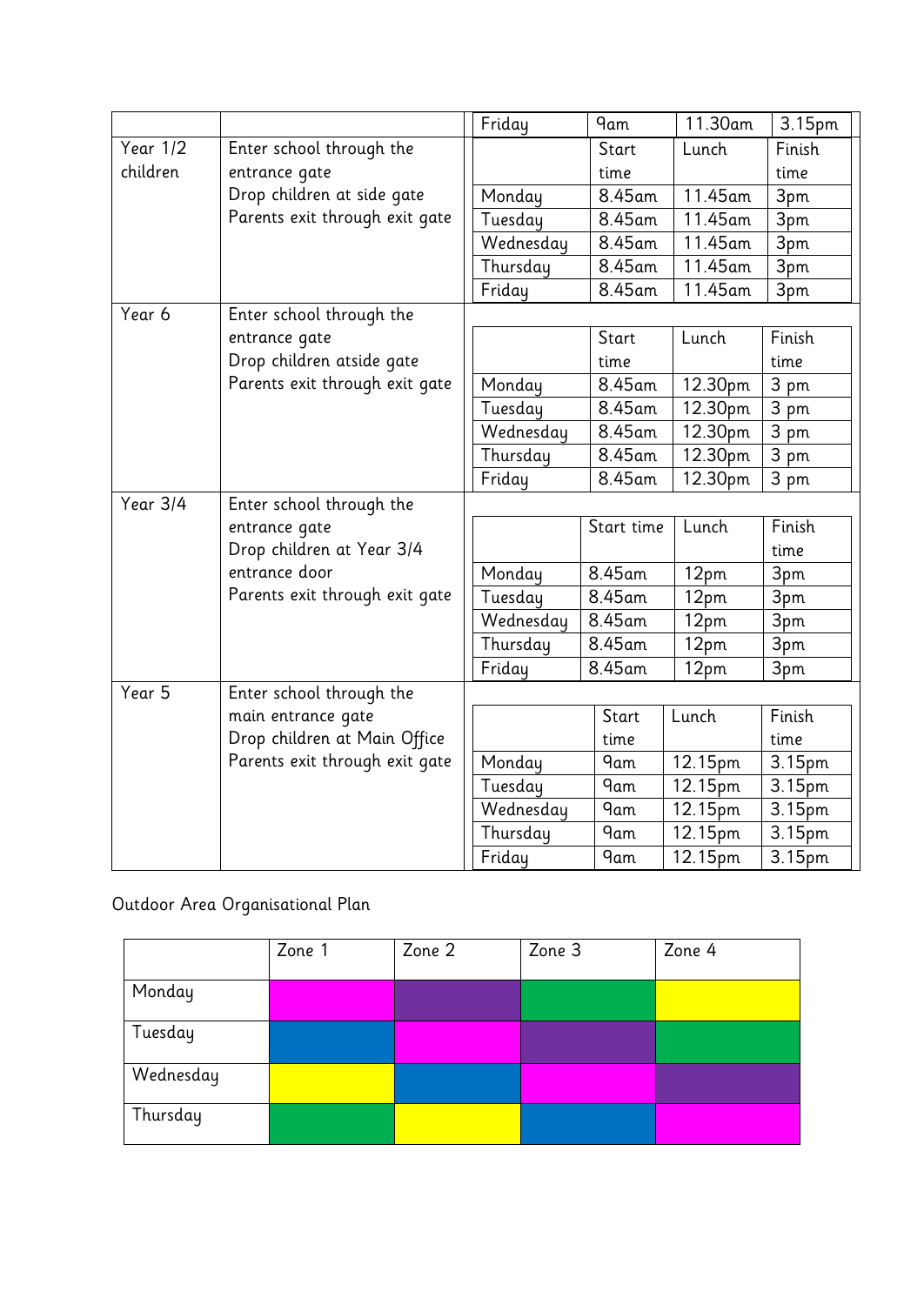| ιααu<br>. . |  |  |
|-------------|--|--|
|             |  |  |

Date:

Daily Cleaning schedule

| Rooms     | Frequency | Areas                | Extra areas/    |
|-----------|-----------|----------------------|-----------------|
|           |           |                      | resources used  |
|           |           |                      | through the day |
|           |           |                      | which require   |
|           |           |                      | cleaning        |
| Nursery   | Daily     | Floor                |                 |
|           |           | Tables               |                 |
|           |           | Chairs               |                 |
|           |           | Trays                |                 |
|           |           | Zip Wallets          |                 |
|           |           | Toilets-cubicles,    |                 |
|           |           | basins, taps, dryers |                 |
|           |           | <b>Blinds</b>        |                 |
|           |           | Computer             |                 |
|           |           | Desk                 |                 |
|           |           | Play equipment       |                 |
| Reception | Daily     | Floor                |                 |
|           |           | Tables               |                 |
|           |           | Chairs               |                 |
|           |           | <b>Trays</b>         |                 |
|           |           | Zip Wallets          |                 |
|           |           | Toilets-cubicles,    |                 |
|           |           | basins, taps, dryers |                 |
|           |           | <b>Blinds</b>        |                 |
|           |           | Computer             |                 |
|           |           | Desk                 |                 |
|           |           | Play equipment       |                 |
| Year 1/2  | Daily     | Floor                |                 |
|           |           | Tables               |                 |
|           |           | Chairs               |                 |
|           |           | Trays                |                 |
|           |           | Zip Wallets          |                 |
|           |           | Toilets-cubicles,    |                 |
|           |           | basins, taps, dryers |                 |
|           |           | <b>Blinds</b>        |                 |
|           |           | Bean bags            |                 |
|           |           | Computer             |                 |
|           |           | Desk                 |                 |
|           |           |                      |                 |
| Year 3/4  | Daily     | Floor                |                 |
|           |           | Tables               |                 |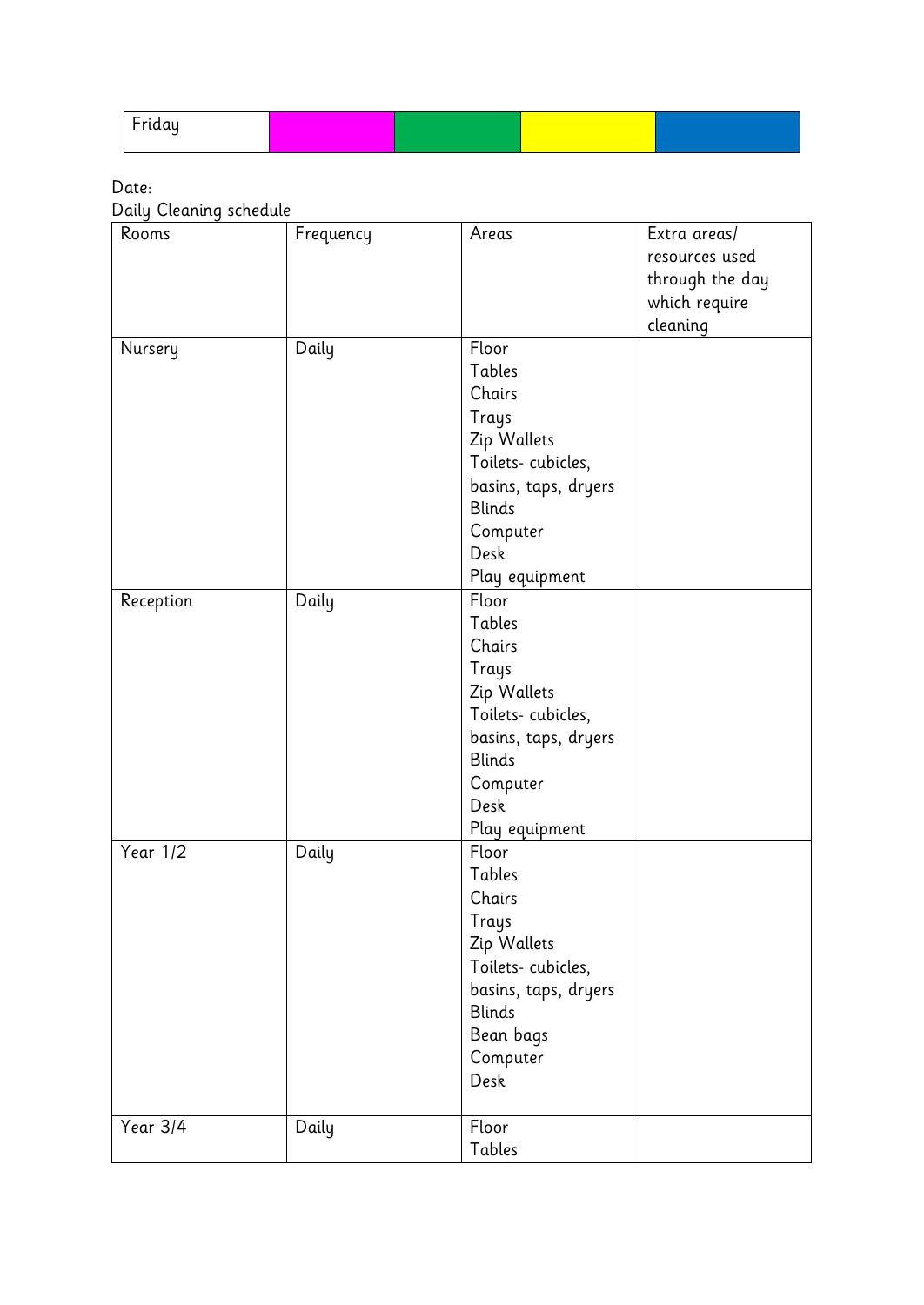|                  |                                                                                                              | Chairs<br>Trays<br>Zip Wallets<br>Toilets-cubicles,<br>basins, taps, dryers<br><b>Blinds</b><br>Bean bags<br>Computer<br>Desk                             |  |
|------------------|--------------------------------------------------------------------------------------------------------------|-----------------------------------------------------------------------------------------------------------------------------------------------------------|--|
| Year 5/6         | Daily                                                                                                        | Floor<br>Tables<br>Chairs<br>Trays<br>Zip Wallets<br>Toilets-cubicles,<br>basins, taps, dryers<br><b>Blinds</b><br>Bean bags<br>Computer<br>Desk          |  |
| Year 5 Classroom | Daily                                                                                                        | Floor<br>Tables<br>Chairs<br>Trays<br>Zip Wallets<br>Toilets-cubicles,<br>basins, taps, dryers<br><b>Blinds Computer</b><br>Desk<br>Door handles<br>Doors |  |
| Hall             | Daily                                                                                                        | Floor<br>Cupboard tops<br>Doors<br>Door handles                                                                                                           |  |
| Office           | Daily<br>If the room has<br>been used<br>through the day-<br>signing in sheet<br>attached to door<br>of room | Floor<br>Desk<br>Table<br>Computer<br>Phone<br>Window ledge                                                                                               |  |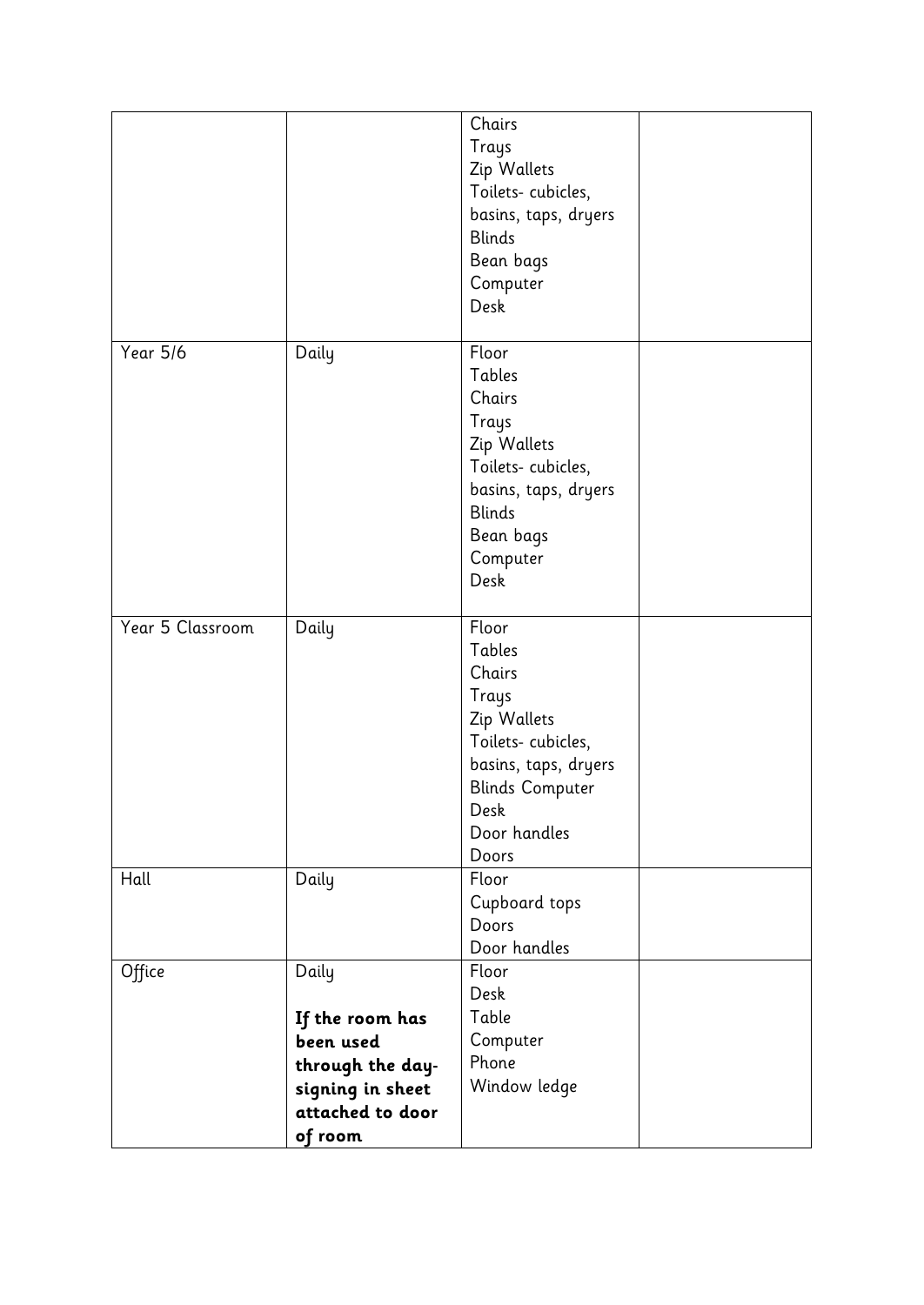| HT Office     | Daily | Floor                   |  |
|---------------|-------|-------------------------|--|
|               |       | Desk                    |  |
|               |       | Window ledge            |  |
|               |       | Computer                |  |
|               |       | Phone                   |  |
| Staffroom     | Daily | Floor                   |  |
|               |       | Worktops                |  |
|               |       | Door and handle         |  |
|               |       | Water boiler            |  |
|               |       | Sink                    |  |
|               |       | Dishwasher front        |  |
|               |       | Microwave interior      |  |
|               |       | and exterior            |  |
|               |       | Tea/ coffee/ sugar      |  |
|               |       | jars                    |  |
|               |       | Doors and handles       |  |
|               |       | of cupboards            |  |
|               |       | Photocopier             |  |
| Staff toilets | Daily | All within              |  |
| Corridor      | Daily | Floor                   |  |
|               |       | Work tops               |  |
|               |       | Doors                   |  |
|               |       | Handles                 |  |
| Entrance      | Daily | Doors                   |  |
|               |       | Handles                 |  |
| Outdoor Area  | Daily | Trim trail              |  |
|               |       | Outdoor gym             |  |
|               |       | Tyre park               |  |
|               |       | Foundation/KS1          |  |
|               |       | Climbing Area           |  |
|               |       | <b>Foundation Stage</b> |  |
|               |       | outdoor area            |  |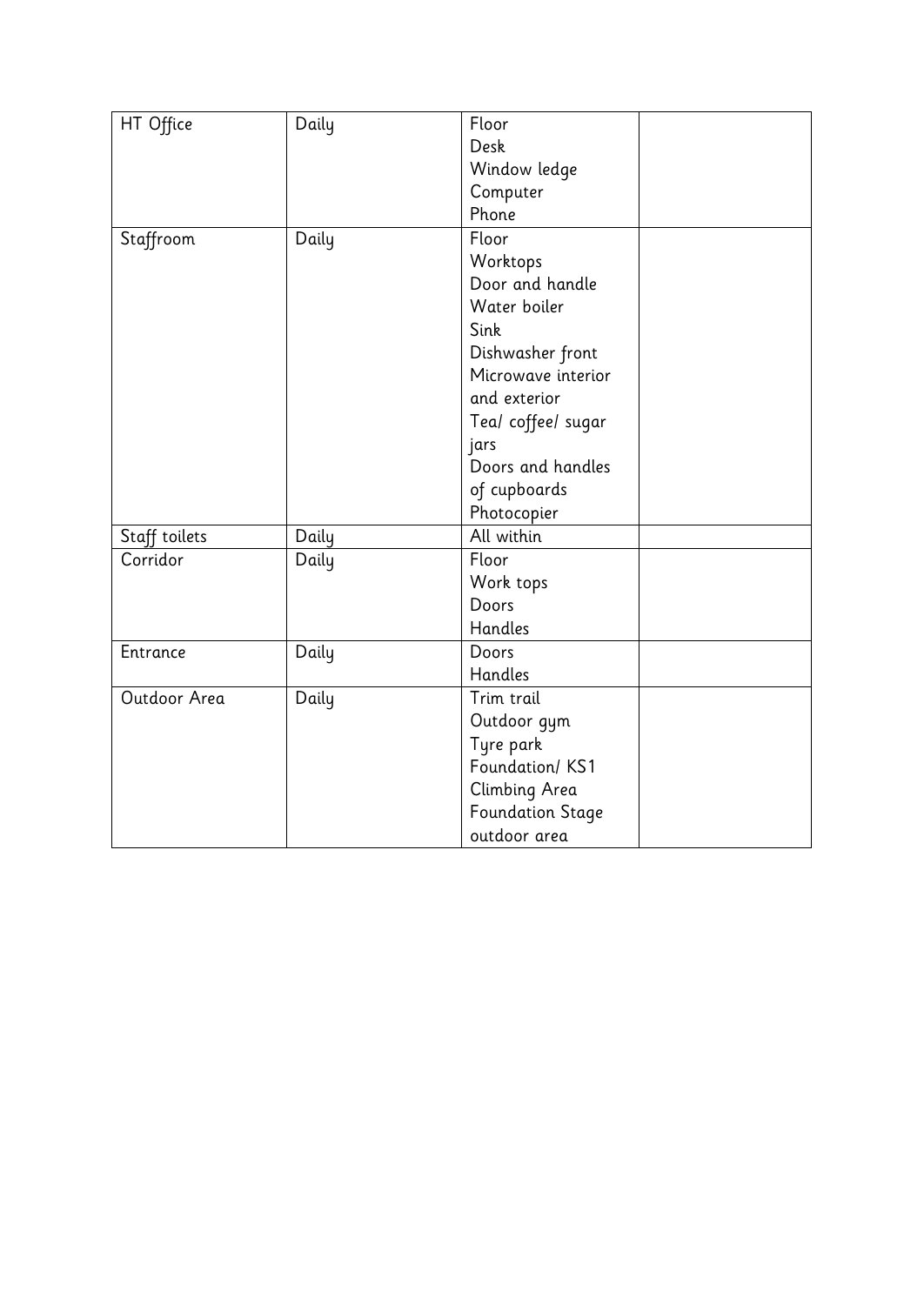# **ST MARY'S PRIMARY SCHOOL FLOOR PLAN**

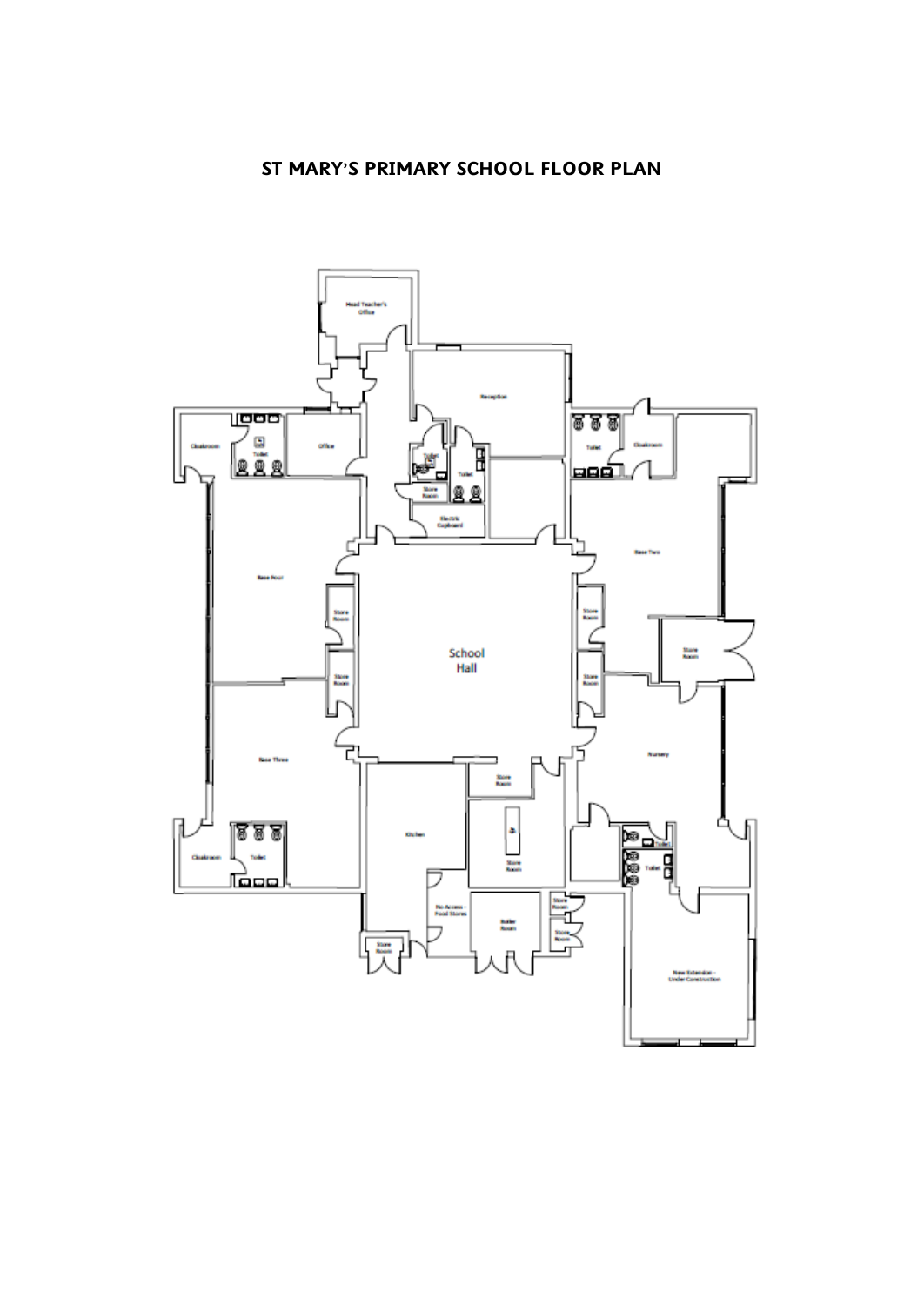#### **Personal Protective Equipment Matrix**

The matrix below details the type (not make) of Personal Protective Equipment which may be suitable for a specific task. Government advice specifically states:

The majority of staff in education settings will not require PPE beyond what they would normally need for work, even if they are not always able to maintain a distance of 2 metres from others. PPE will only be required in a very small number of cases.

|                                                                                                   | (Not PPE)                                               | Face Mask                                                                                                                                                   | Disposable                                                                                                                                                     | Disposable                                                                                                                                                        | <b>Full Face</b>                                                                                                          |
|---------------------------------------------------------------------------------------------------|---------------------------------------------------------|-------------------------------------------------------------------------------------------------------------------------------------------------------------|----------------------------------------------------------------------------------------------------------------------------------------------------------------|-------------------------------------------------------------------------------------------------------------------------------------------------------------------|---------------------------------------------------------------------------------------------------------------------------|
|                                                                                                   | Sanitiser                                               |                                                                                                                                                             | Gloves                                                                                                                                                         | Apron                                                                                                                                                             | Shield                                                                                                                    |
|                                                                                                   | <b>Purch</b>                                            |                                                                                                                                                             |                                                                                                                                                                |                                                                                                                                                                   |                                                                                                                           |
| Teaching or<br>Assisting<br>Teaching                                                              | When hand<br>washing<br>facilities are<br>not available | X                                                                                                                                                           |                                                                                                                                                                | X                                                                                                                                                                 | X                                                                                                                         |
| Cleaning / Site<br>responsibilities                                                               | When hand<br>washing<br>facilities are<br>not available | When specific<br>protection is needed<br>due to chemicals being<br>used, or cleaning a<br>potentially infected<br>area.                                     | When specific<br>protection is needed<br>due to chemicals<br>being used, or<br>cleaning a<br>potentially infected<br>area.                                     | When specific<br>protection is<br>needed due to<br>chemicals being<br>used, or cleaning a<br>potentially infected<br>area.                                        | Χ                                                                                                                         |
| Kitchen/Dining<br>roles                                                                           | When hand<br>washing<br>facilities are<br>not available | X                                                                                                                                                           | In line with normal<br>quidance and while<br>clearing used<br>crockery/cutlery                                                                                 |                                                                                                                                                                   | X                                                                                                                         |
| First Aid                                                                                         | When hand<br>washing<br>facilities are<br>not available | When close contact is<br>needed whilst<br>administering First Aid                                                                                           | In line with normal<br>quidance                                                                                                                                | In line with normal<br>guidance                                                                                                                                   | $\overline{\mathsf{X}}$                                                                                                   |
| Required close<br>contact (within 2<br>metres) with an<br>actual or<br>suspected COVID<br>19 case | When hand<br>washing<br>facilities are<br>not available | When close contact is<br>required whilst<br>supporting an<br>individual before they<br>are transported off<br>site, and until area is<br>cleaned.           | When close contact<br>is required whilst<br>supporting an<br>individual before<br>they are transported<br>off site, and until<br>area is cleaned.              | When close<br>contact is required<br>whilst supporting<br>an individual<br>before they are<br>transported off<br>site, and until area<br>is cleaned.              | When close<br>contact is<br>required whilst<br>supporting an<br>individual before<br>they are<br>transported off<br>site. |
| Cleaning an area<br>after a suspected<br>COVID 19 case                                            | When hand<br>washing<br>facilities are<br>not available | Used when cleaning<br>an area where a<br>significant chance of<br>infection exists (room<br>where individual has<br>waited for attention<br>or toilet used) | Used when cleaning<br>an area where a<br>significant chance of<br>infection exists<br>(room where<br>individual has<br>waited for attention<br>or toilet used) | Used when<br>cleaning an area<br>where a significant<br>chance of infection<br>exists (room where<br>individual has<br>waited for<br>attention or toilet<br>used) |                                                                                                                           |
| Transporting in<br>vehicles                                                                       | Required<br>along with<br>disposable<br>wipes           | Available and<br>provided for<br>employees. Pupils<br>encouraged to use<br>their own                                                                        | X                                                                                                                                                              | X                                                                                                                                                                 | X                                                                                                                         |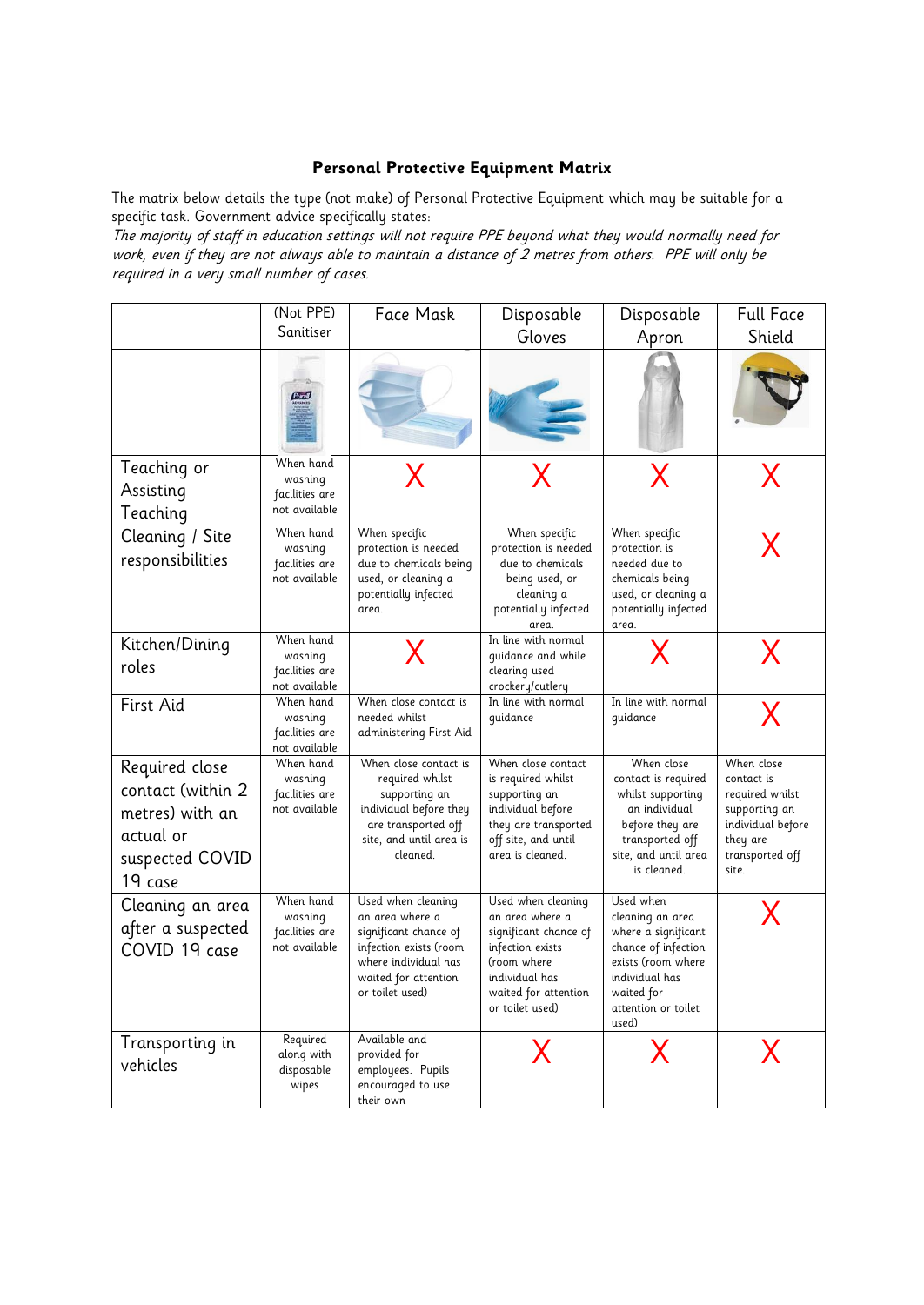# **COVID-19 Re-Opening Organisational Checklist**

# **Section A**

### **Actions required:**

 $\Box$  Flushing the water system in accordance with the school's legionella risk assessment and policy.

 $\Box$  Checking that there are no leaks in the water system and that there is provision of hot water.

 $\square$  Ensuring the safety and quality of the water by:

- disinfecting the water system by raising the temperature of the heating of the system; or
- in schools which have cooling towers/AC systems, microbiologically testing the water and receiving a positive clearance.

 $\Box$  Testing the fire alarms/smoke alarms/panic and accessible-toilet alarms.

## **Checking:**

 $\Box$  the fire-door mechanisms;

- $\square$  gas supply;
- $\square$  kitchen equipment;
- $\square$  ventilation system;
- $\Box$  key holder information;

 $\Box$  the fixed wiring (if the scheduled tests required by regulations have not taken place in the last sixth months);

 $\square$  emergency lighting;

 $\Box$  Inspection of lifts (if the scheduled tests required by the regulations have not taken place in the last six months);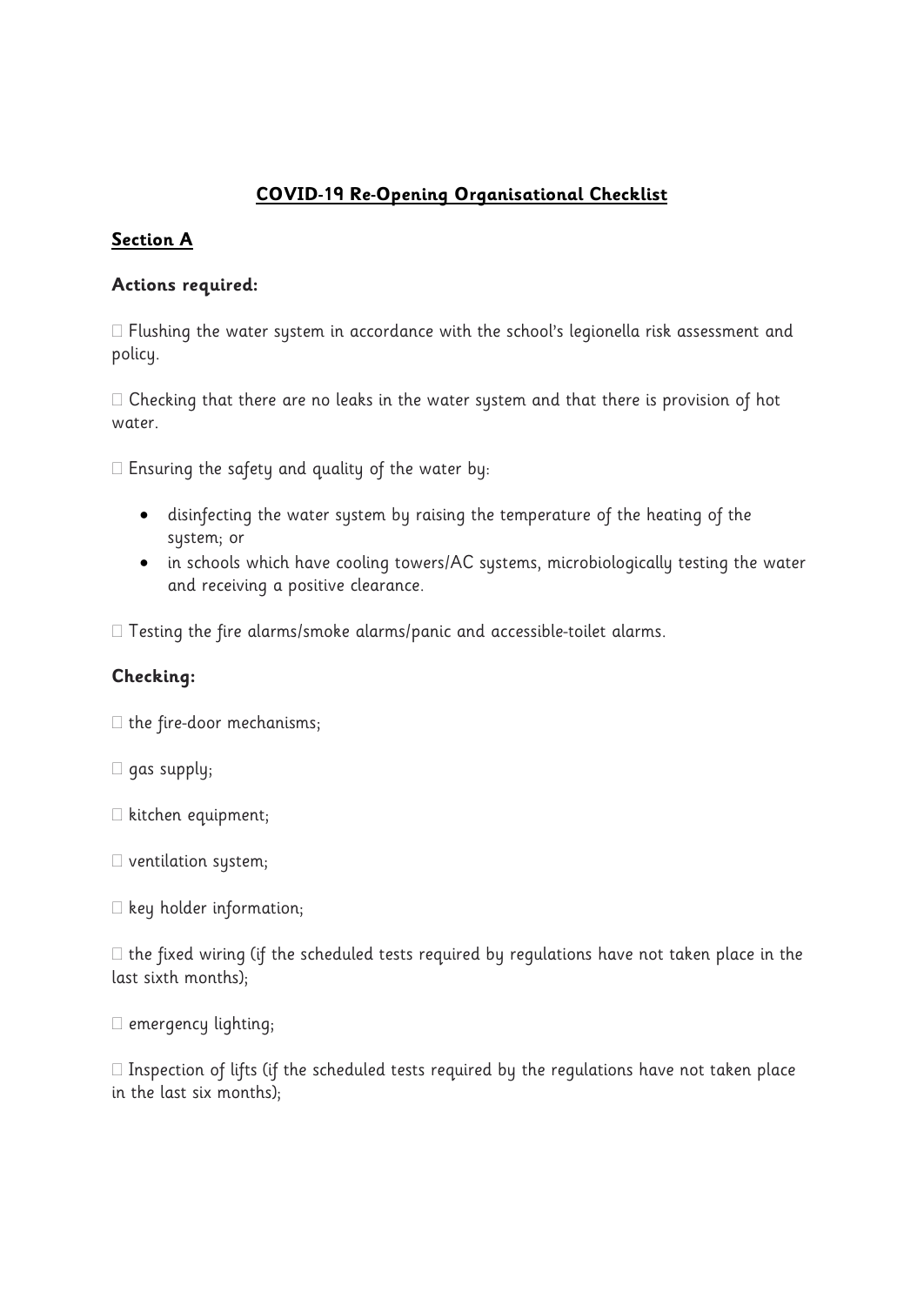$\Box$  Inspection of all known asbestos sites (These may have been damaged by rodent activity during the closure).

 $\Box$  Inspection for rodent activity and/or infestations (Commissioning of pest control may be required).

 $\Box$  Cleaning of the premises

• Deep cleaning is not required if no-one has been into the premises during the time of closure. However, if someone goes into the premises within five days before the date of reopening, any areas accessed by that person must have a deep clean of touch surfaces.

## **All schools**

Planning for the reopening of the school should be on the basis of phased re-entry of pupils, and below are listed the factors which must be considered in planning for reopening.

 $\Box$  Assessment of the availability of staff for all activities during the school day, including lunchtime and break supervision, and to provide support for pupils with special or additional needs, considering:

- staff who have underlying medical conditions (as defined in government guidance);
- staff who are subject to shielding or are in a household where someone is shielding;
- staff who are self-isolating, and staff on maternity or any other form of leave, and will, therefore, not be available for work;
- the availability of supply staff to cover any vacancies or long-term absences.

 $\Box$  Defining the expectations about teaching and learning, including:

- how the number of pupils returning to school each day will be managed to ensure that social distancing is maintained, and account is taken of:
	- o which categories of pupil may be given preference in any phased modification of controls on schools, such as pupils with special/additional education and support needs or who might otherwise be vulnerable, or pupils in particular year groups; for example, pupils who are preparing for qualifications or who may have been among the most disrupted by the partial closure of schools to date;
	- o the ability of certain pupils to maintain social distancing;
	- o arrangements for staff and pupils during breaks and lunchtimes, including supervision of pupils in the context of social distancing.
	- o any subject-specific requirements that they may need to inform the numbers and categories of pupils attending school.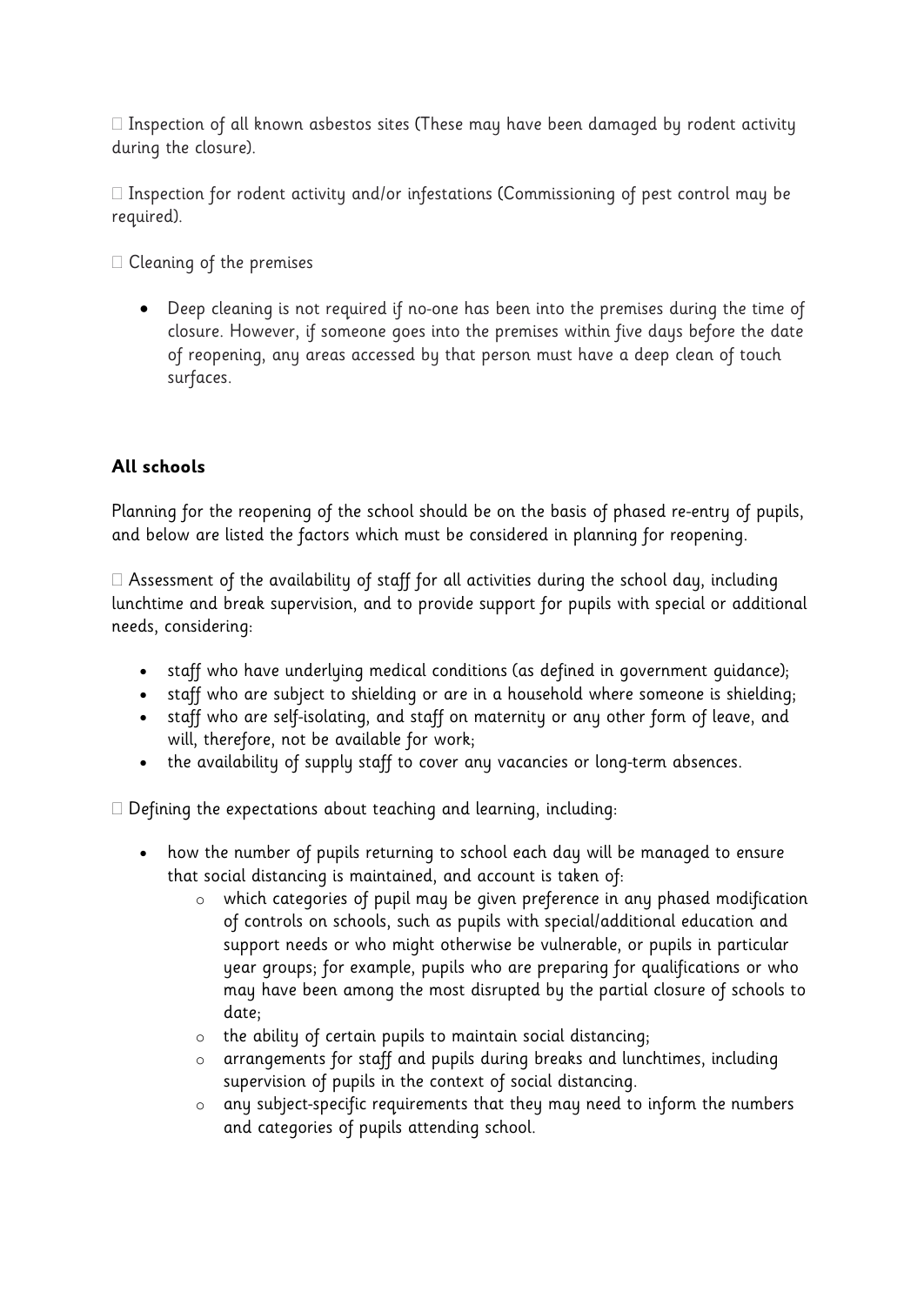- the extent to which existing planning, schemes of work and programmes of study will need to be adapted to take account of:
	- $\circ$  the number of pupils who will be on site;
	- o the age and stages of development of these pupils;
	- o the frequency with which pupils will be expected to attend;
	- o the suitability of materials and resources for working with pupils who may need to attend school irregularly;
	- o those pupils with special/additional educational support needs.
- the support, time and resources that will need to be made available to teachers and other staff to make any necessary preparations in respect of the above;
- availability of appropriate personal protective equipment (PPE) and access to hot water and soap and arrangements for the regular cleaning of touch surfaces throughout the day.

 $\Box$  Review of the current risk assessments individual pupils may have

• These may not be appropriate or may need extending to take account of the new situation relating to the change in the nature of the provision being made and the provisions of COVID-19 guidance.

 $\Box$  Risk assessments of other pupils

- pupils who have not previously been risk assessed but in the new circumstances may pose a risk;
- pupils who need specific care, which cannot be delivered whilst ensuring social distancing;
- potentially violent pupils, especially those with a known risk of spitting and/or requiring physical restraint.

As required under health and safety legislation, all risk assessments should be subject to consultation with staff.

 $\Box$  Review of the school's pupil behaviour policy to ensure that it covers COVID-19-related incidents

• Make provision for the school to be able to sanction, up to and including exclusion, pupils who wilfully refuse to adhere to arrangements of social distancing and deliberately cough or spit at pupils or staff, putting them at risk.

 $\Box$  Assessment of the availability of school transport, including transport for pupils with special needs